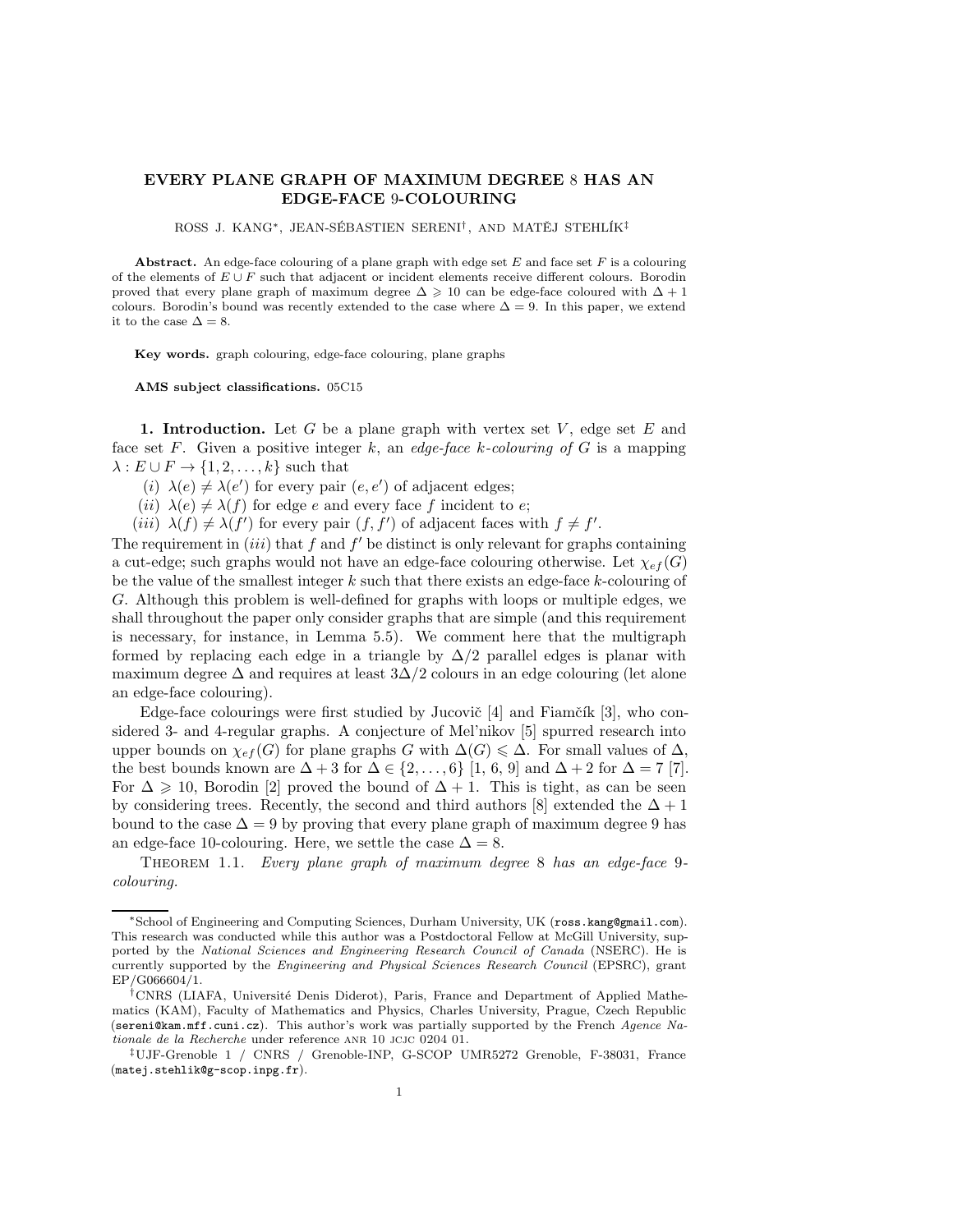Our result is a strengthening of the  $\Delta = 7$  result of Sanders and Zhao [7]; it can also be viewed as an extension of the recent work on  $\Delta = 9$  [8]. The problem of finding the provably optimal upper bounds on  $\chi_{ef}(G)$  for plane graphs G with  $\Delta(G) \leq \Delta$ remains open for  $\Delta \in \{4, 5, 6, 7\}$ .

We prove Theorem 1.1 by contradiction. From now on, we let  $G = (V, E, F)$  be a counter-example to the statement of Theorem 1.1 with as few edges as possible. That is, G is a plane graph of maximum degree 8 and no edge-face 9-colouring, but every plane graph of maximum degree at most  $8$  with less than  $|E|$  edges has an edge-face 9-colouring. In particular, for every edge  $e \in E$  the plane subgraph  $G - e$ of G has an edge-face 9-colouring. First, we describe various structural properties of G in Section 2; the proofs of these properties are given at the end of this paper in Section 5. In Section 3 we describe the discharging rules. In Section 4 we use the discharging rules and the structural properties of G to obtain a contradiction, and thus a proof of Theorem 1.1.

Our discharging procedure was developed through several rounds, with corrective adjustments and optimisations included in each round, starting from a naïve scheme in which only the vertices of degree at least 7 compensated for the deficit of charge on triangles. A breakthrough in the design of our strategy was the realisation that Lemma 2.1 below could allow us to conserve considerable charge at degree 7 or 8 vertices incident to faces of a particular type. We could then balance these savings against the loss of charge to incident triangles with the development of further reducible configurations. As will become apparent, the analysis of the final charge of vertices of degree 7 or 8 is particularly involved.

In the sequel, a vertex of degree d is called a d-vertex. A vertex is an  $(\leq d)$ *vertex* if its degree is at most d; it is an  $(\ge d)$ *-vertex* if its degree is at least d. The notions of  $d$ -face,  $(\leq d)$ -face and  $(\geq d)$ -face are defined analogously as for the vertices, where the *degree* of a face is the number of edges incident to it. A face of length 3 is called a *triangle*. For integers a, b, c, an  $(\leq a, \leq b, \leq c)$ -triangle is a triangle xyz of G with  $\deg(x) \leq a$ ,  $\deg(y) \leq b$  and  $\deg(z) \leq c$ . The notions of  $(a, \leq b, \leq c)$ -triangles,  $(a, b, \geq c)$ -triangles,  $(a, \leq b, c, d)$ -faces, and so on, are defined analogously. A vertex is *triangulated* if all its incident faces are triangles.

**2. Reducible configurations.** For our proof of Theorem 1.1, we identify that some plane graphs are *reducible configurations*, i.e. configurations that cannot be part of the chosen embedding of G. Their reducibility follows from Lemmas 2.1–5.11; these lemmas are proved in Section 5. In this section, we give an explicit description of the reducible configurations as well as the statement of Lemma 2.1.

For convenience, we depict these configurations in Figure 2.1. We use the following notational conventions for vertices: 2-, 3- and 4-vertices are depicted by black bullets, black triangles and black squares, respectively; a white bullet containing a number represents a vertex of degree that quantity; an empty white bullet represents a vertex of arbitrary degree (but at least that shown in the figure). For faces, we use the following conventions: a straight line indicates a single edge; a curved line indicates a portion of the face with an unspecified number of edges; a curved face that is shaded grey represents an  $(\leq 4)$ -face.

The following configurations are reducible. Note that, for any of the below, if an edge can be removed without affecting the prescribed incidence or facial structure, then the configuration remains reducible; for example, B6 modified by replacing the 6 by a 5 or 4 is reducible.

**A0** A 1-vertex.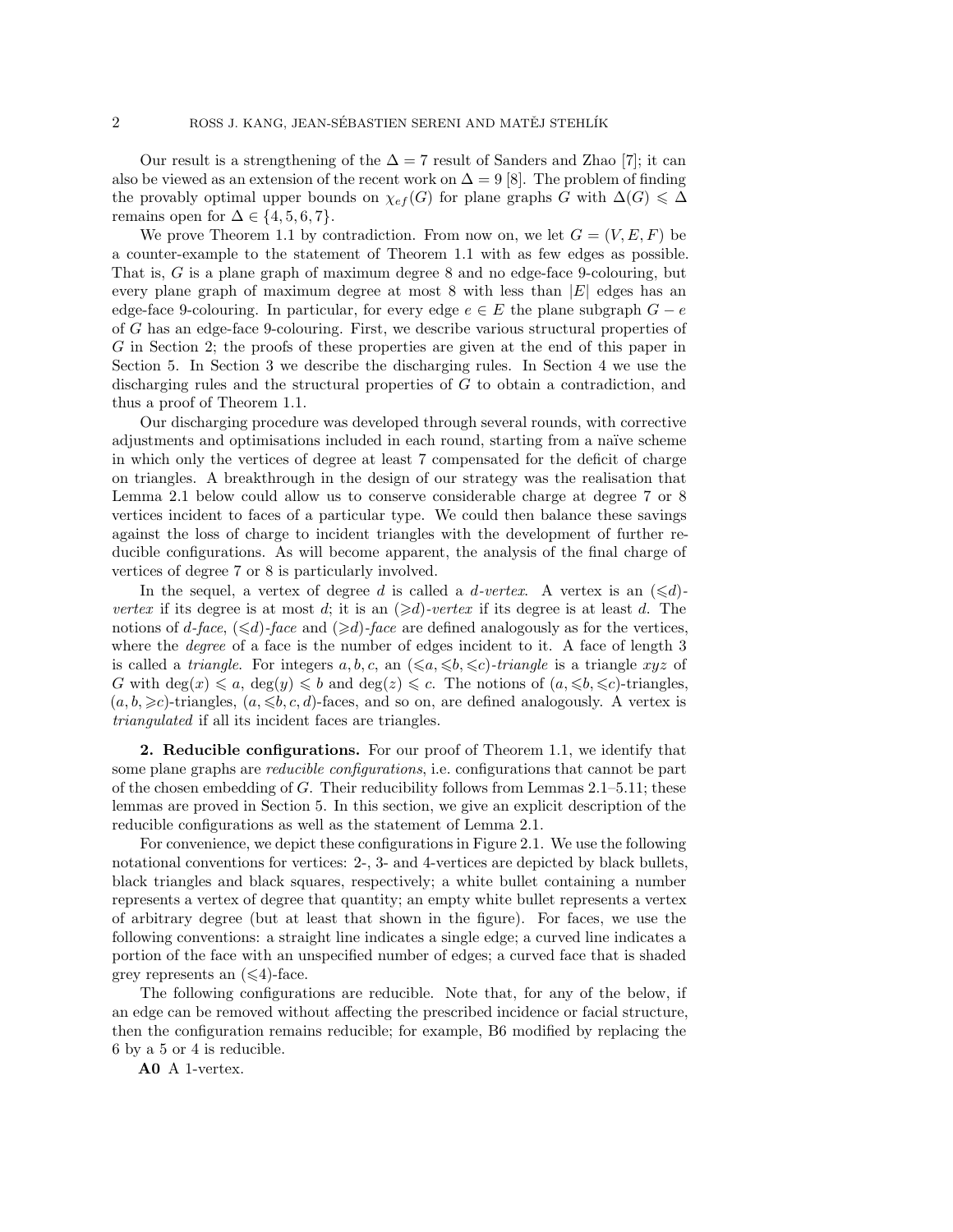## **Configurations with faces incident to a** 2**-vertex.**

- **A1** A triangle incident to a 2-vertex.
- **A2** A 4-face incident to a 2-vertex and an  $(\leq 3)$ -vertex.
- **A3** A 2-vertex adjacent to a 3-vertex and an  $(\leq 5)$ -vertex.

#### Configurations with an edge incident to a  $(\leq 4)$ -face.

- **B1** An edge uv that is incident to an  $(\leq 4)$ -face, with  $\deg(u) + \deg(v) \leq 9$ .
- **B2** A triangle uvw with  $\deg(u) + \deg(v) \leq 10$  and  $\deg(w) = 6$ .
- **B3** A triangle uvw with uw incident to two  $(\leq 4)$ -faces, and  $\deg(u) + \deg(v) \leq 10$ and  $deg(w) = 7$ .
- **B4** A triangle uvw with uw adjacent to two  $(\leq 4)$ -faces, vw incident to two  $(\leq 4)$ faces, and  $deg(u) + deg(v) \leq 10$ .

## Configurations with an edge incident to two  $(\leq 4)$ -faces.

- **C1** An edge uv that is incident to two  $(\leq 4)$ -faces, with deg(u) + deg(v)  $\leq 10$ .
- **C2** A triangle uvw with uv incident to two  $(\leq 4)$ -faces, and deg(u) + deg(v)  $\leq 11$ and deg $(w) = 6$ .
- **C3** A triangle uvw with uv and uw each incident to two  $(\leq 4)$ -faces, and deg(u) +  $deg(v) \leq 11$  and  $deg(w) = 7$ .
- **C4** A triangle uvw with vw incident to the triangle vwx and wx incident to two  $(\leq 4)$ -faces, and deg $(u) = \deg(x) = 3$ .
- **C5** A triangle uvw with vw incident to the triangle vwx and wx incident to two  $(\leq 4)$ -faces, and  $\deg(u) + \deg(v) \leq 10$  and  $\deg(v) + \deg(x) \leq 11$ .

### **Configurations along a** 2**-path.**

- **D1** A 2-path uvw such that vwx is a triangle, with uv incident to an  $(\leq 4)$ -face, *vw* and *vx* each incident to two  $(\leq 4)$ -faces, and  $\deg(u) + \deg(v) \leq 10$  and  $deg(v) + deg(w) \leq 11.$
- D2 A 2-path uvw such that vwx is a triangle, with uv, vw and vx each incident to two  $(\leq 4)$ -faces, and  $\deg(u) + \deg(v) \leq 11$  and  $\deg(v) + \deg(w) \leq 11$ .
- **D3** A 2-path uvw such that vwx is a triangle, with vx incident to two  $(\leq 4)$ -faces, and deg $(u) = 2$ , deg $(v) = 7$  and deg $(u) = 3$ .
- D4 A 2-path uvw such that vwx is a triangle, with vw and vx each incident to two  $(\leq 4)$ -faces, and  $deg(u) = 2$ ,  $deg(v) = 7$  and  $deg(u) = 4$ .

*Note on configurations D1 and D2.* An  $(\leq 4)$ -face incident to uv is not ruled out from also being an  $(\leq 4)$ -face (distinct from vwx) incident to vw or vx. In this sense, the figures representing configurations D1 and D2 in Figure 2.1 belie the configurations' fuller forms.

# **Exceptional configurations.**

- **E1** A 4-path uvwxy, such that uvz, vwz, wxz and xyz are triangles, with  $yz$ incident to two  $(\leq 4)$ -faces, and deg $(v) = 3$ , deg $(x) = 4$ .
- **E2** A 4-path uvwxy, such that uvz, vwz, wxz and xyz are triangles, and deg(v) = 3,  $deg(x) = 4$  and  $deg(y) = 6$ .
- **E3** A triangulated 8-vertex that is adjacent to both a 3-vertex and a 4-vertex.
- **E4** A 3-path uvwx, with uv incident to an  $(\leq 4)$ -face, and deg(u)  $\leq 5$ , deg(v) = 6,  $deg(w) = 2$  and  $deg(x) = 3$ .

**Special lemmas for**  $(\geqslant 5)$ -faces. An edge uv is *loose* if  $\deg(u) + \deg(v) \leqslant 8$ . The following lemma implies a general set of reducible configurations for  $(\geqslant 5)$ -faces. These configurations are not depicted in Figure 2.1.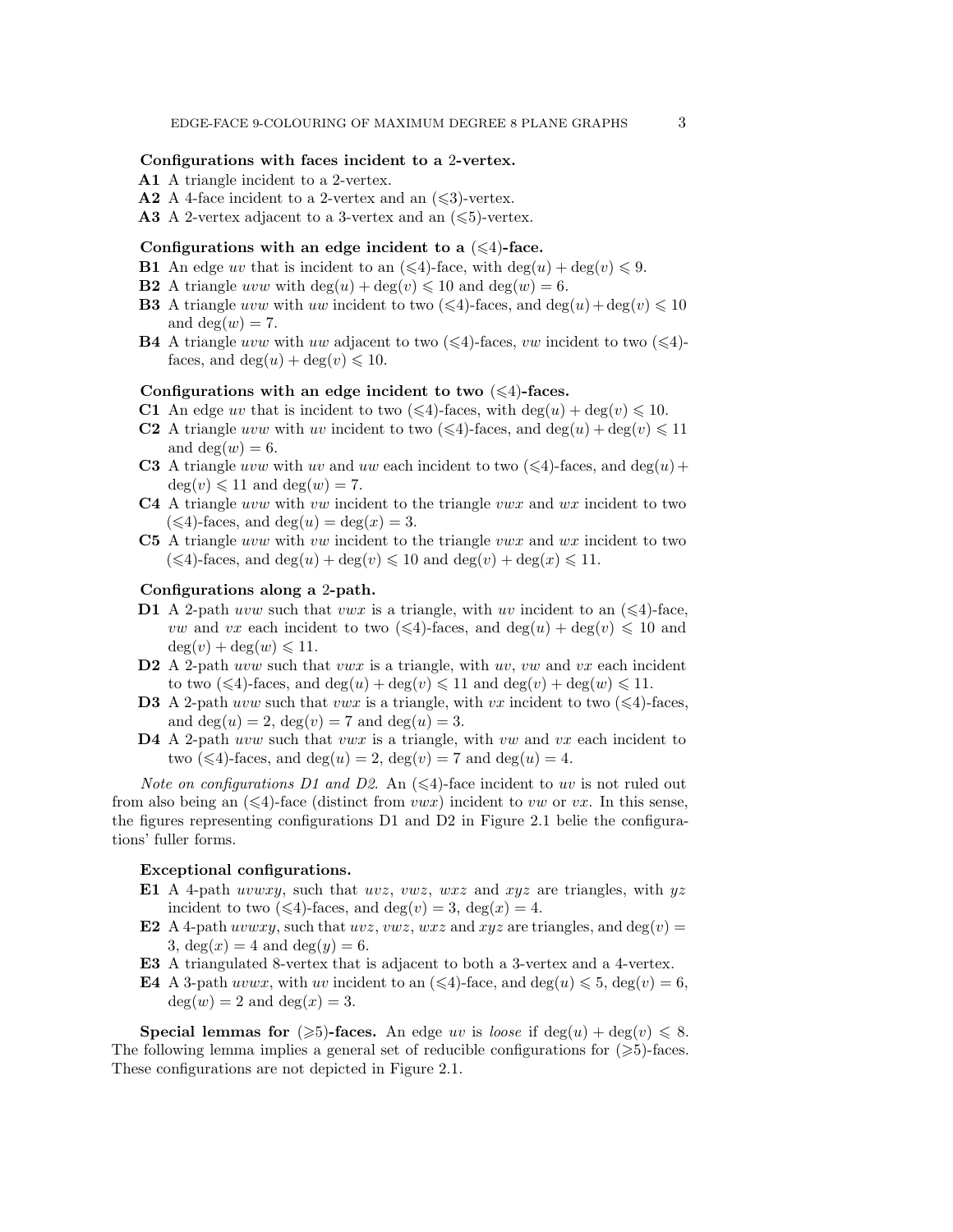Lemma 2.1. *Let* f *be a* d*-face of* G *incident to* x *loose edges and* q *vertices of degree* 2. If  $d \geq 5$  and  $x \geq 1$ , then  $2d - q - x \geq 9$ . For  $(\geq 6)$ -faces, we require one more configuration not depicted in Figure 2.1.

LEMMA 2.2. Let u and v be two adjacent 2-vertices in G. If  $u' \neq v$  and  $v' \neq u$ are neighbours of u and v, respectively, then  $u' = v'$  and  $deg(u') = 8$ .

**3. Discharging rules.** Recall that  $G = (V, E, F)$  is a plane graph that is a minimum counter-example to the statement of Theorem 1.1, in the sense that  $|E|$  is minimum. (In particular, a planar embedding of  $G$  is fixed.) We obtain a contradiction by using the Discharging Method. Each vertex and face of  $G$  is assigned an initial charge; the total sum of the charge is negative by Euler's Formula. Then vertices and faces send or receive charge according to certain redistribution rules. The total sum of the charge remains unchanged, but ultimately (by using all of the reducible configurations in Section 2) we deduce that the charge of each face and vertex is non-negative, a contradiction.

**3.1. Initial charge.** We assign a charge to each vertex and face. For every vertex  $v \in V$ , we define the initial charge ch(v) to be  $2 \cdot deg(v) - 6$ , while for every face  $f \in F$ , we define the initial charge ch(f) to be deg(f) – 6. The total sum is

$$
\sum_{v \in V} \text{ch}(v) + \sum_{f \in F} \text{ch}(f) = -12.
$$

Indeed, by Euler's formula  $|E| - |V| - |F| = -2$ . Thus,  $6|E| - 6|V| - 6|F| = -12$ . Since  $\sum_{v \in V} \deg(v) = 2 |E| = \sum_{f \in F} \deg(f)$ , it follows that

$$
-12 = 4 \cdot |E| - 6 \cdot |V| + \sum_{f \in F} (\deg(f) - 6)
$$

$$
= \sum_{v \in V} (2 \deg(v) - 6) + \sum_{f \in F} (\deg(f) - 6).
$$

**3.2. Rules.** We need the following definitions to state the discharging rules. Given an  $(\geq 7)$ -vertex v, a face is *special* (for v) if it is an  $(\geq 5)$ -face that is incident to a degree 2 neighbour of  $v$  (and so, in particular, such a face is incident to  $v$ ). Given a 6-vertex v, a face f is *exceptional* (for v) if f is a 6-face  $vv_1v_2...v_5$  where  $v_1$ is a 2-vertex and  $v_2$  is a 3-vertex.

Since G may have cut-vertices (of a type not forbidden by Lemma 5.1), some vertices may be incident to the same face several times. Thus, in the rules below, when we say that a vertex or a face sends charge to an incident face or vertex, we mean that the charge is sent as many times as these elements are incident to each other.

The following describe how the charge is redistributed among the edges and faces in G.

**R0** An  $(\geq 4)$ -face sends 1 to each incident 2-vertex.

**R1** An  $(\geqslant 7)$ -vertex sends

**R1a**  $3/2$  to incident  $(3, \geq 7, \geq 7)$ -triangles and  $(4, 6, \geq 7)$ -triangles;

**R1b**  $7/5$  to incident  $(5, 5, \geq 7)$ -triangles;

- **R1c** 5/4 to incident  $(4, \geq 7, \geq 7)$ -triangles and  $(2, 8, 4, 8)$ -faces;
- **R1d**  $6/5$  to incident  $(5, 6, 8)$ -triangles;
- **R1e**  $11/10$  to incident  $(5, 6, 7)$  and  $(5, \geq 7, \geq 7)$ -triangles, and incident  $(2, 8, 5, 8)$ faces;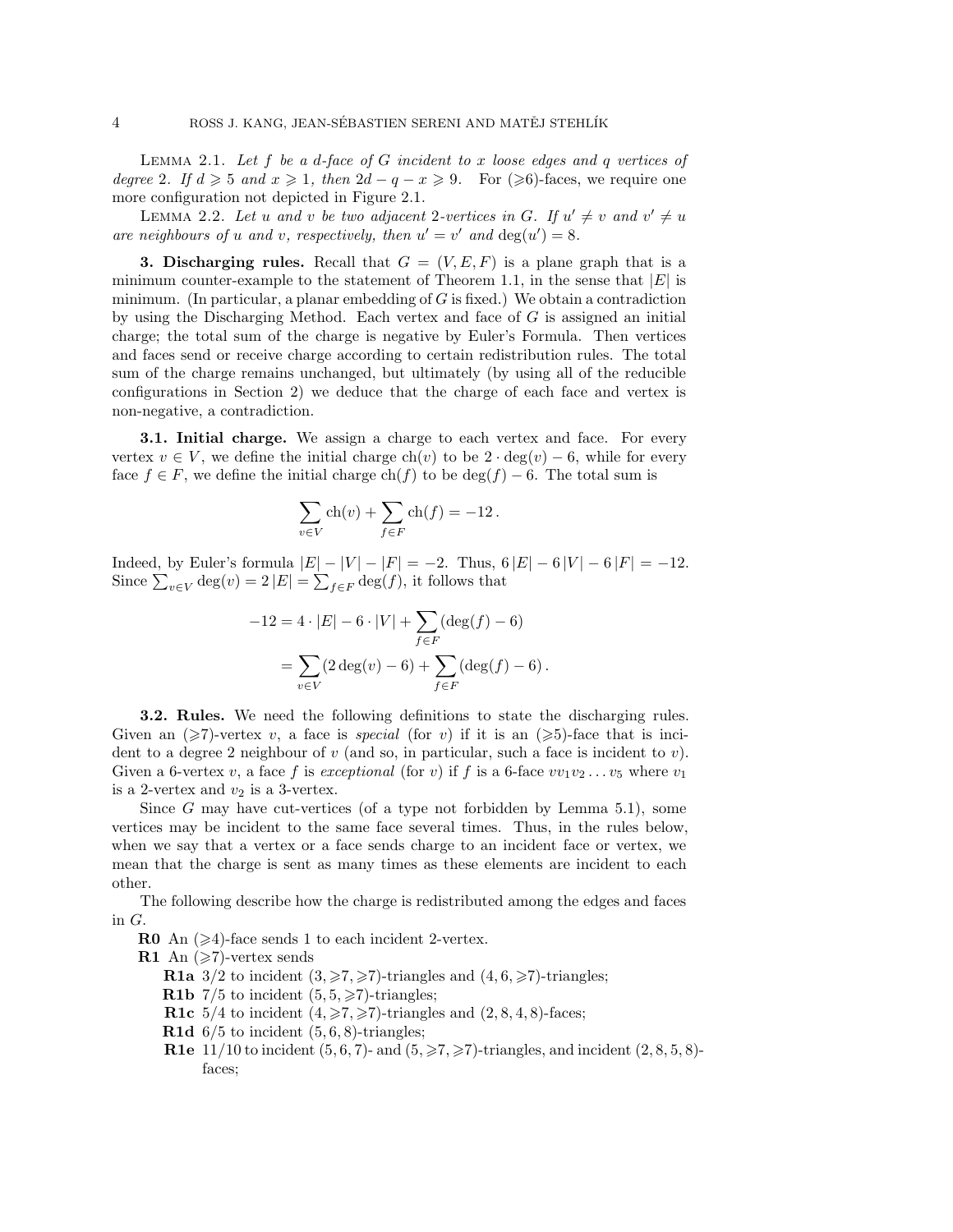- **R1f** 1 to incident  $(\geqslant 6, \geqslant 6, \geqslant 6)$ -triangles, to every incident 4-face that is not a  $(2, 8, \leq 5, 8)$ -face, and to each of its incident special faces;
- **R1g** 1/2 to each of its incident non-special 5-faces.

**R2** A 6-vertex sends

- **R2a**  $11/10$  to incident  $(5, 6, 6)$  and  $(5, 6, 7)$ -triangles;
- **R2b** 1 to every other incident triangle, to each incident 4-face, and to each of its incident exceptional faces;
- **R2c** 1/2 to each of its incident 5-faces and to each of its incident unexceptional 6-faces.
- **R3** A 5-vertex sends 4/5 to each incident face.
- **R4** A 4-vertex sends 1/2 to each incident face.

*Note on rules R1 and R2*. Since configurations A1, B1 and B2 are reducible, it follows from rule R1 that an  $\geq$ 7)-vertex sends positive charge to every incident triangle. We conclude that an  $(\geq 7)$ -vertex sends zero charge only to incident  $(\geq 6)$ faces that are not special. Similarly, a 6-vertex sends zero charge only to incident  $(\geqslant 7)$ -faces.

**4. Proof of Theorem 1.1.** In this section, we prove that the final charge  $\mathrm{ch}^*(x)$ of every  $x \in V \cup F$  is non-negative. Hence, we obtain

$$
-12 = \sum_{x \in V \cup F} \operatorname{ch}(x) = \sum_{x \in V \cup F} \operatorname{ch}^*(x) \ge 0,
$$

a contradiction. This contradiction establishes Theorem 1.1.

**4.1. Final charge of faces.** Let f be a d-face. Our goal is to show that  $\text{ch}^*(f) \geqslant$ 0. Recall that the initial charge of f is  $ch(f) = d - 6$ .

First suppose that  $d \ge 6$ . Let p be the number of occurrences of an  $(\ge 7)$ -vertex having f as an incident special face, and q the number of 2-vertices incident to f. In particular,  $\text{ch}^*(f) \geq d - 6 - q + p$  by rules R0 and R1f. We define x to be the number of edges of f between a 2-vertex and an  $(\leq 6)$ -vertex, y the number of edges of f between a 2-vertex and an  $(\geqslant 7)$ -vertex, and z the number of edges of f between two 2-vertices. We have  $2q = x + y + z$  and  $2p \geq y$ . If  $x = 0$ , then  $p \geq q$ , and hence ch<sup>\*</sup>(f)  $\geq 0$ . Assume now that  $x \geq 1$ . Then Lemma 2.1 implies that  $2d - q - x \geq 9$ , that is  $d - x/2 \geqslant (q+9)/2$ . Now,  $\text{ch}^*(f) \geqslant d - 6 - q + p \geqslant \lceil d - 6 - (x+z)/2 \rceil$  since  $p \geq y/2$ ,  $q = (x + y + z)/2$  and  $d - 6 - q + p$  is integral. Hence,

$$
\operatorname{ch}^*(f) \geqslant \left\lceil \frac{q-3-z}{2} \right\rceil,
$$

which is non-negative if  $q - z \geqslant 2$ . It remains to deal with the case where  $q - z \leqslant 1$ . Note that  $q \geq 2z$  due to Lemma 2.2. It therefore follows that  $z \leq 1$ . Let us first consider the case  $z = 1$ , hence  $q = 2$ . In this case, it follows by Lemma 2.2 that  $p \geqslant 2$  and therefore  $\text{ch}^*(f) \geqslant d - 6 - 2 + 2 \geqslant 0$ . We just need to check the case  $z = 0$  and  $q = 1$  (since  $x \ge 1$ ). Then we may assume that  $d = 6$ , for if  $d \ge 7$  then  $\text{ch}^*(f) \geq d - 6 - 1 \geq 0$ . Moreover, if  $y \geq 1$  then  $\text{ch}^*(f) \geq 0$  by rule R1f. Hence,  $x = 2q - y - z = 2$ . Let v and v' be the two ( $\leq 6$ )-neighbours of the 2-vertex of f. First, if both v and v' have degree more than 3, then each of them sends at least  $1/2$ to f by rules R2, R3 and R4, and hence  $\text{ch}^*(f) \geq 0$ . So, as  $q = 1$ , we may assume that v has degree 3. Now, by the reducibility of configuration A3, the degree of  $v'$  is at least 6 and hence exactly 6. Consequently,  $f$  is exceptional for  $v'$  and  $f$  receives 1 from  $v'$  by rule R2b, which concludes the analysis for  $(\geq 6)$ -faces.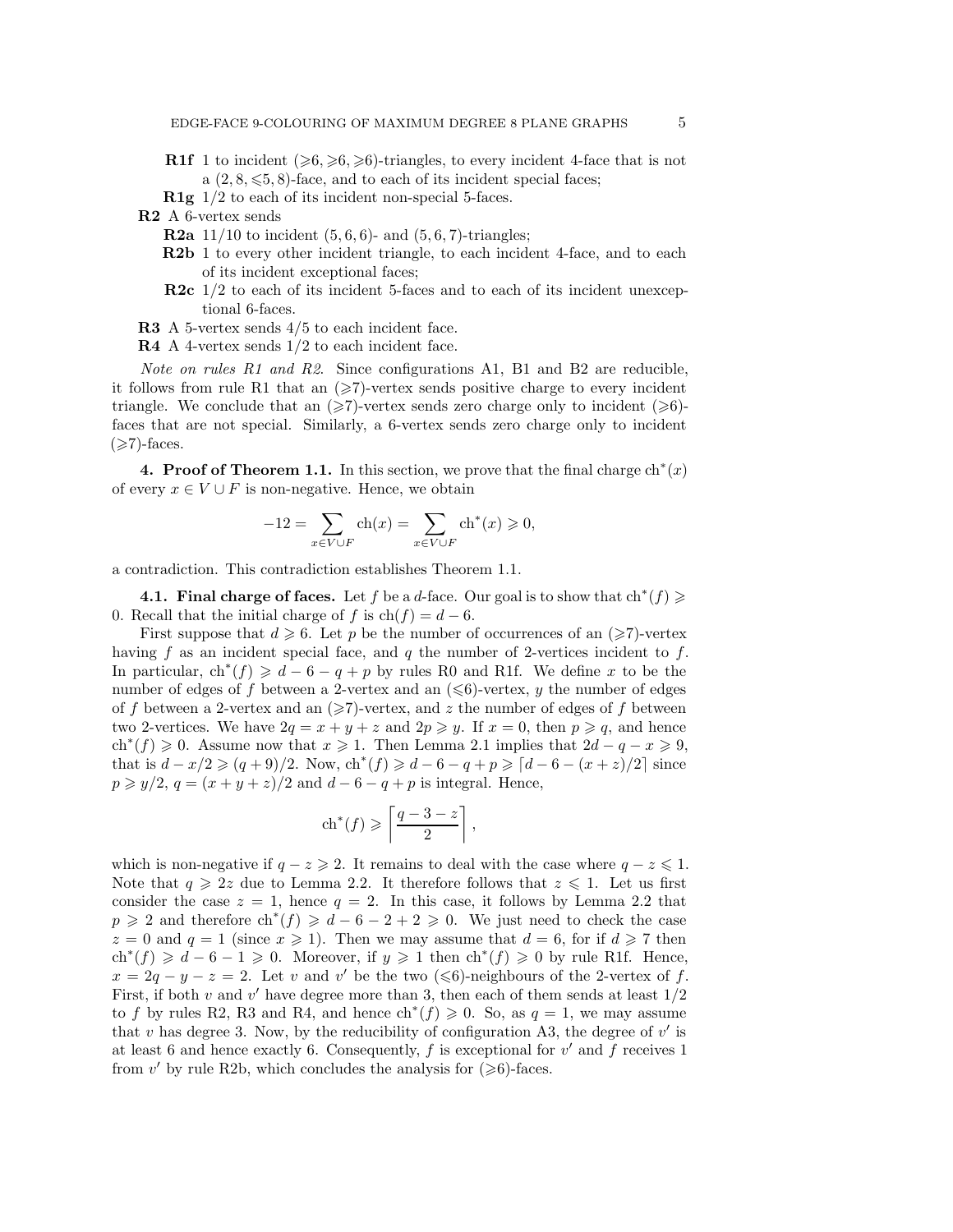Suppose that  $d = 5$ , and let q be the number of 2-vertices incident to f. Lemma 2.1 implies that f is incident to at most one loose edge. Thus, if  $q = 0$  (so that f sends no charge to vertices) then f is incident to at least two  $(\geq 4)$ -vertices, and hence  $ch<sup>*</sup>(f) \ge 5 - 6 + 2 \cdot 1/2 = 0$  by rules R1g, R2c, R3 and R4. Moreover, if  $q \ge 1$ , then Lemma 2.1 implies that  $f$  is not incident to a loose edge and  $f$  is thus incident to at least  $q + 1$  vertices of degree at least 7. herefore, f receives at least  $q + 1$  from its incident ( $\geq 7$ )-vertices by rule R1f, and so  $\text{ch}^*(f) \geq 5 - 6 - q + q + 1 = 0$ .

Next suppose that  $d = 4$ . Let the four vertices incident to f be  $v_0, \ldots, v_3$  in clockwise order and suppose without loss of generality that  $v_0$  has the least degree among  $v_0, \ldots, v_3$ . First, if  $\deg(v_0) \geq 4$ , then by rules R1f, R2b, R3 and R4, the charge sent to f by each incident vertex is at least  $1/2$ , so that  $\text{ch}^*(f) \geq -2+4 \cdot 1/2 = 0$ . If  $deg(v_0) = 3$ , then since configuration B1 is reducible  $deg(v_1) \geq 7$  and  $deg(v_3) \geq 7$ . Thus, by rule R1f,  $\text{ch}^*(f) \geq -2 + 2 = 0$ . Last, assume that  $\deg(v_0) = 2$ . Since configuration B1 is reducible,  $\deg(v_1) = \deg(v_3) = 8$ , and since configuration A2 is reducible,  $deg(v_2) \geqslant 4$ . By rule R0, f sends charge 1 to  $v_0$ . But f receives charge 3: by rules R1c and R4 if f is a  $(2, 8, 4, 8)$ -face; by rules R1e and R3 if f is a  $(2, 8, 5, 8)$ -face; and by rules R1f and R2b if f is a  $(2, 8, \geq 6, 8)$ -face. Thus,  $\text{ch}^*(f) \geq 0$ .

Finally suppose that  $d = 3$ . Let the three vertices incident to f be  $v_0$ ,  $v_1$  and  $v_2$ , and let us assume without loss of generality that  $\deg(v_0) \leq \deg(v_1) \leq \deg(v_2)$ . Since configuration A1 is reducible,  $deg(v_0) \geq 3$ . Thus f sends no charge, but needs to make up for an initial charge of  $-3$ . We analyse several cases according to the value of deg $(v_0)$ .

 $deg(v_0) = 3$ . Since configuration B1 is reducible,  $deg(v_1) \geq 7$ . By rule R1a, f receives charge  $2 \cdot 3/2 = 3$ .

- $deg(v_0) = 4$ . Since configuration B1 is reducible,  $deg(v_1) \geq 6$ . If  $deg(v_1) \geq 7$ , then f receives charge  $2 \cdot 5/4 + 1/2 = 3$  by rules R1c and R4. Otherwise,  $deg(v_1)=6$ and hence  $deg(v_2) \geq 7$  since configuration B2 is reducible, but then f receives charge  $3/2 + 1 + 1/2 = 3$  by rules R1a, R2b and R4.
- $deg(v_0) = 5$ . If  $deg(v_1) = 5$ , then  $deg(v_2) \ge 7$  since configuration B2 is reducible, but then f receives charge  $7/5 + 2 \cdot 4/5 = 3$  by rules R1b and R3. If deg $(v_1) = 6$ , then we separately consider the cases of deg( $v_2$ )  $\in$  {6,7,8}. If deg( $v_2$ )  $\in$  $\{6, 7\}$ , then f receives charge  $2 \cdot 11/10 + 4/5 = 3$  by rules R1e, R2a and R3; if deg( $v_2$ ) = 8, then f receives charge  $6/5 + 1 + 4/5 = 3$  by rules R1d, R2b and R3. Last, if  $deg(v_1) \geq 7$ , then f receives charge  $2 \cdot 11/10 + 4/5 = 3$  by rules R1e and R3.

 $deg(v_0) \geq 6$ . The face f receives charge at least 3 by rules R1f and R2b.

This concludes our analysis of the final charge of f, verifying that  $\text{ch}^*(f) \geq 0$ .

**4.2. Final charge of**  $(\leq 6)$ -vertices. Let v be an arbitrary vertex of G. Our goal is to show that  $\text{ch}^*(v) \geqslant 0$ . Recall that the initial charge of v is  $\text{ch}(v)=2 \cdot \text{deg}(v)-6$ . Moreover,  $deg(v) \geq 2$  since configuration A0 is reducible.

If  $deg(v) = 2$ , then v is incident to two  $(\geq 4)$ -faces since configuration A1 is reducible; thus, v receives charge 1 from both incident faces by rule R0 and the final charge of v is  $\text{ch}^*(v) = -2 + 2 = 0$ .

If  $\deg(v) = 3$ , then v neither sends nor receives any charge; hence, the final charge of v is  $\ch^*(v) = \ch(v) = 0$ .

If  $\deg(v) \in \{4, 5\}$ , then v sends charge  $\text{ch}(v) / \deg(v)$  to each incident face by rules R3 and R4; the final charge of v is  $\text{ch}^*(v) = 0$ .

Suppose now that  $deg(v) = 6$ . The initial charge of v is  $ch(v) = 6$ . If v is incident to a 5-face or an unexceptional  $(\geqslant 6)$ -face, then it sends charge at most  $1/2$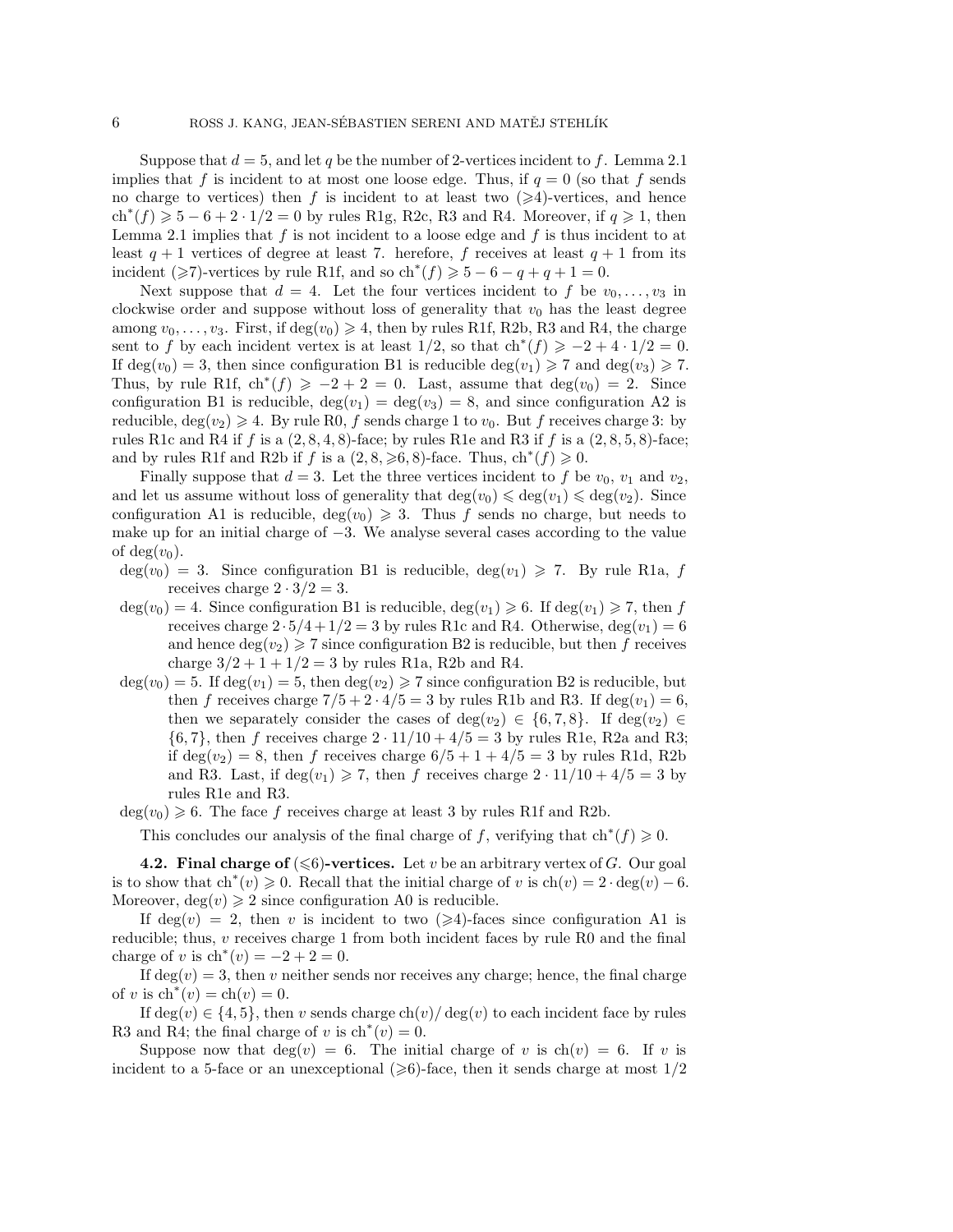to one of the faces by rule R2c and so by rule R2 the total charge sent by  $v$  is at most  $5 \cdot 11/10 + 1/2 = 6$ . If v is incident to an exceptional 6-face, then, since configuration E4 is reducible, v has no incident  $(5, 6, 6)$ - or  $(5, 6, 7)$ -triangles and thus the total charge sent is at most  $5 \cdot 1 + 1 = 6$  by rules R2b and R2c. We conclude that v is only incident to  $(\leq 4)$ -faces. Then, since configuration C2 is reducible, v has no incident  $(5, 6, 6)$ -face; furthermore, since configuration C3 is reducible, v has no incident  $(5, 6, 7)$ -face. Therefore, the charge sent by v is at most 6 and the final charge of v satisfies  $\mathrm{ch}^*(v) \geqslant 0$ .

**4.3. Final charge of 7-vertices.** Next, suppose that  $deg(v) = 7$ . For convenience, let  $v_0, v_1, \ldots, v_6$  be the neighbours of v in clockwise order, and let  $f_i$  be the face  $vv_i v_{i+1}$  for  $i \in \{0, 1, \ldots, 6\}$ , where the index is modulo 7. The initial charge of v is  $ch(v) = 8$ . We partition our analysis based on the number of incident special  $(\geq 5)$ -faces. Note that since configuration B1 is reducible, if v is adjacent to a 2-vertex then both of the 2-vertex's incident faces are special for  $v$ .

**4.3.1. There is an adjacent** 2**-vertex.** We first treat the cases in which v is adjacent to some 2-vertex. In these cases, there are at least two incident special  $(\geqslant 5)$ faces. Thus, we may assume that v is incident to at most one non-special  $(\geq 5)$ -face (which is sent at most  $1/2$  charge by rule  $R1g$ ), for otherwise the total charge sent by v is at most  $3 \cdot 3/2 + 2 + 2 \cdot 1/2 < 8$ . Now note that, by rules R1a and R1b, any face that is sent charge more than  $5/4$  must be a  $(3, 7, \geq 7)$ -,  $(4, 6, 7)$ - or  $(5, 5, 7)$ -triangle. And so we assert that if  $f_i$  is such a triangle, then both  $f_{i-1}$  and  $f_{i+1}$  are ( $\geq 5$ )-faces. The assertion holds if  $f_i$  is a  $(3, 7, \geq 7)$ -triangle since configurations C1 and D3 are reducible, and the fact that configuration B3 is reducible implies the assertion for the two other cases.

*Case 4.3.1(1)*. If v is incident to (exactly) one non-special  $(\geq 5)$ -face, then v is incident to only two special  $(\geqslant 5)$ -faces (for otherwise the total charge sent by v is  $3 \cdot 3/2 + 3 + 1/2 = 8$ . Thus, the remaining four incident faces are ( $\leq 4$ )-faces. Observe that there are at least three of these faces that are adjacent around v to another  $(\leq 4)$ face. Hence by the assertion at the end of the last paragraph, each of these three faces is sent at most  $5/4$  charge. So the charge sent by v is at most  $3/2+3.5/4+2+1/2 < 8$ . Thus,  $v$  is not incident to a non-special  $(\geq 5)$ -face.

*Case 4.3.1(2)*. If v is incident to at least five  $(\geq 5)$ -faces, then the charge sent is at most  $2 \cdot 3/2 + 5 = 8$  due to rule R1f.

*Case 4.3.1(3)*. If v is incident to exactly four  $(\geqslant 5)$ -faces, all of which are special, then there must be two incident  $(\leq 4)$ -faces that are adjacent. (Recall that each special face is adjacent to another special face.) By the assertion in the second paragraph of the 7-vertex analysis, both of these are sent charge at most 5/4. Therefore, the total charge sent by v in this case is at most  $3/2 + 2 \cdot 5/4 + 4 = 8$ .

*Case 4.3.1(4)*. If v is incident to exactly three ( $\geqslant$ 5)-faces, all of which are special, then these faces are sequentially adjacent around v. Hence, by the assertion in the second paragraph of the 7-vertex analysis, no face is sent charge more than 5/4 and the total charge sent is at most  $4 \cdot 5/4 + 3 = 8$ 

*Case 4.3.1(5).* Suppose that v is incident to exactly two ( $\geq 5$ )-faces, say  $f_0$  and  $f_1$ , both special (so  $v_1$  is a 2-vertex). Recall that all other incident faces have size at most 4. Let us analyse which incident faces can be sent charge 5/4. By rule R1c, such a face must be a  $(4, 7, \geq 7)$ -triangle. Since configuration D4 is reducible, such a face must be adjacent to a special face for v. Thus, there are at most two such faces, namely  $f_2$ and  $f_6$ . Consequently, the total charge sent by v is at most  $2 \cdot 5/4 + 3 \cdot 11/10 + 2 < 8$ by rules R1c, R1e and R1f.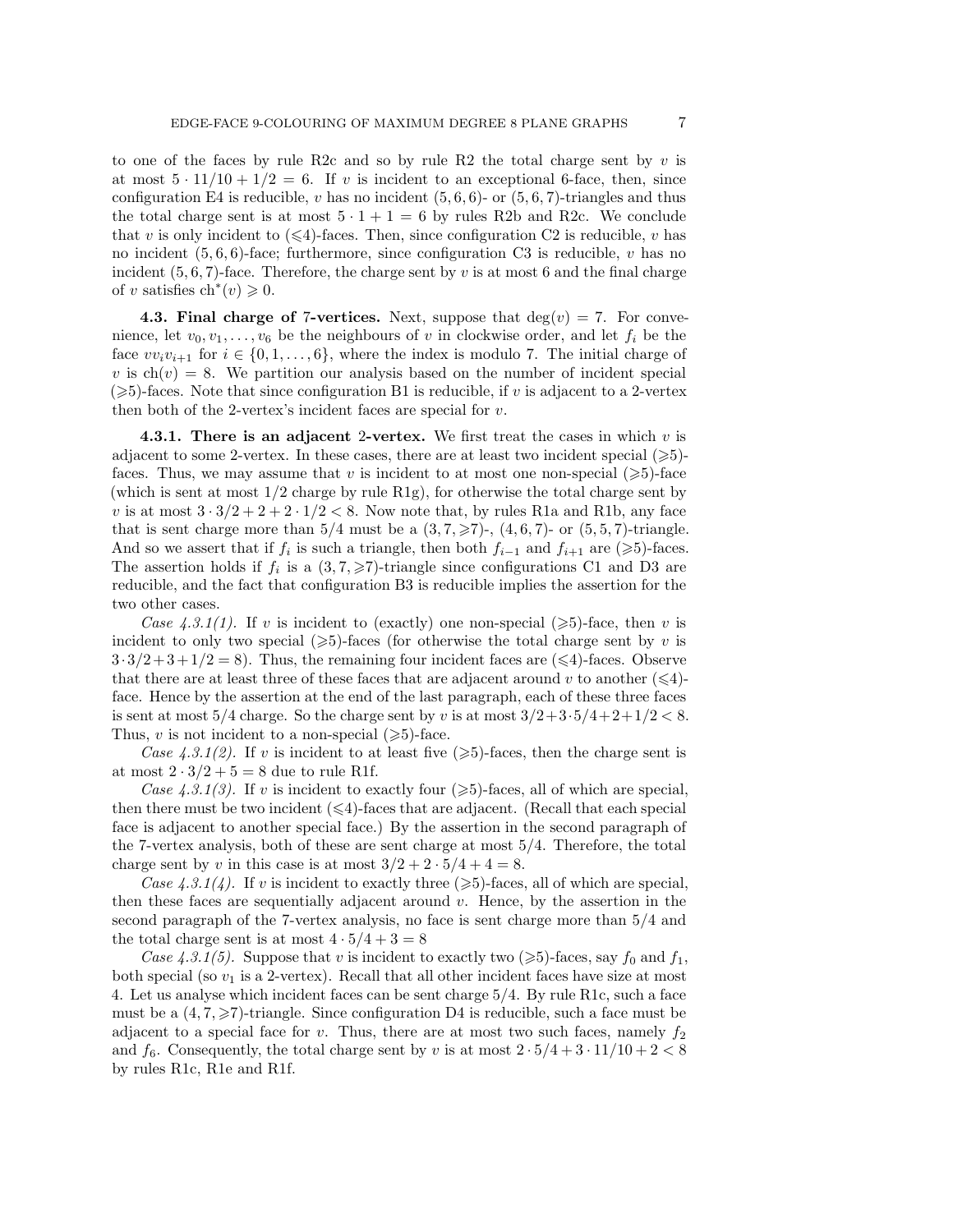**4.3.2. There is no adjacent** 2**-vertex.** Now we may assume that v is not adjacent to a 2-vertex. In these cases, we may assume that  $v$  is incident to at most two (non-special)  $(\geqslant 5)$ -faces (which are sent at most 1/2 charge by rule R1g), for otherwise the total charge sent by v is at most  $4 \cdot 3/2 + 3 \cdot 1/2 < 8$ .

*Case 4.3.2(1).* Suppose that v is incident to two 5-faces (and hence to no other  $(\geqslant 5)$ -faces). First suppose that there are four  $(\leqslant 4)$ -faces that are sequentially adjacent around v. Since configuration B3 is reducible, none of these is a  $(3, 7, 7)$ -,  $(4, 6, 7)$ or  $(5, 5, 7)$ -triangle. Also, since configuration C1 is reducible, at most two of these are  $(3, 7, 8)$ -triangles. It follows that at most three faces are sent charge  $3/2$ , and the remaining two  $(\leq 4)$ -faces are sent charge at most 5/4; so the total charge sent by v is at most  $3 \cdot 3/2 + 2 \cdot 5/4 + 2 \cdot 1/2 = 8$ . Next suppose that there are only three  $(\leq 4)$ -faces that are sequentially adjacent around v. As before, we deduce that none of these is a  $(3, 7, 7)$ -,  $(4, 6, 7)$ - or  $(5, 5, 7)$ -triangle and at most two of these are  $(3, 7, 8)$ -triangles. If two of these faces are  $(3, 7, 8)$ -triangles, then the middle one is either a (7, 8, 8)-triangle or a 4-face, and hence sent charge 1 by rule R1f. Hence, the total charge sent by v is at most max $\{4 \cdot 3/2 + 1 + 2 \cdot 1/2, 3 \cdot 3/2 + 2 \cdot 5/4 + 2 \cdot 1/2\} = 8$ .

*Case 4.3.2(2).* Suppose that v is incident to exactly one 5-face, say it is  $f_0$  without loss of generality. Then v cannot be adjacent to an  $(\geq 6)$ -face, for otherwise the total charge sent by v is at most  $5 \cdot 3/2 + 1/2 = 8$ . As above, since configurations B3 and C1 are reducible, none of the remaining faces (all  $(\leq 4)$ -faces) is a  $(3, 7, 7)$ -,  $(4, 6, 7)$ or  $(5, 5, 7)$ -triangle and at most two of them are  $(3, 7, 8)$ -triangles (either  $f_1$  or  $f_6$ ). Indeed, one of  $f_1$  and  $f_6$ , must be a  $(3, 7, 8)$ -triangle, for otherwise the charge sent by v is at most  $6 \cdot 5/4 + 1/2 = 8$ . Assume without loss of generality that  $v_0$  has degree 3. Therefore, since configuration D1 is reducible, for each  $i \in \{2, 3, 4, 5\}$ , either  $f_i$  is a 4-face or both  $v_i$  and  $v_{i+1}$  have degree at least 5. It follows that each of  $f_2$ ,  $f_3$ ,  $f_4$  and  $f_5$  is sent charge at most 11/10; thus, v sends total charge at most  $2 \cdot 3/2 + 4 \cdot 11/10 + 1/2 < 8.$ 

*Case 4.3.2(3)*. It cannot be that v is incident to two  $(\geq 6)$ -faces, for then the total charge sent by v would be at most  $5 \cdot 3/2 < 8$ . The case in which v is incident to exactly one  $(\geqslant 6)$ -face is handled by an argument identical to the one used in the previous paragraph.

*Case 4.3.2(4).* If v is incident only to  $(\leq 4)$ -faces, then, since configurations B3 and C1 are reducible, v is not incident to a  $(3, 7, \geq 7)$ -,  $(4, 6, 7)$ - or  $(5, 5, 7)$ -triangle. If v is incident to a  $(4, 7, \geq 7)$ -triangle, then, since configuration D2 is reducible, v cannot be adjacent to any other 4-vertex. It therefore follows that the total charge sent by v in this case is at most  $2 \cdot 5/4 + 5 \cdot 11/10 = 8$ .

This concludes the analysis of the final charge of the 7-vertices.

**4.4. Final charge of 8-vertices.** Last, suppose that  $deg(v) = 8$ . For convenience, let  $v_0, \ldots, v_7$  be the neighbours of v in clockwise order, and for  $i \in \{0, \ldots, 7\}$ , let  $f_i$  be the face of G incident with  $vv_i$  and  $vv_{i+1}$ , where the index is modulo 8. The initial charge of v is  $ch(v) = 10$ . We partition our analysis based on the number of incident special faces. Note that since configuration C1 is reducible, if  $v$  is adjacent to a 2-vertex then at least one of the 2-vertex's incident faces is special for  $v$ . Furthermore, since configurations A2 and B1 are reducible, if one of the 2-vertex's incident faces is an  $(\leq 4)$ -face, then it must be a  $(2, 8, \geq 4, 8)$ -face.

**4.4.1. There is an incident special face.** We start with the cases in which there is a face that is special for v. In these cases, we may assume that there is at most one incident non-special ( $\geqslant$ 5)-face (that is sent charge at most 1/2 by rule R1g),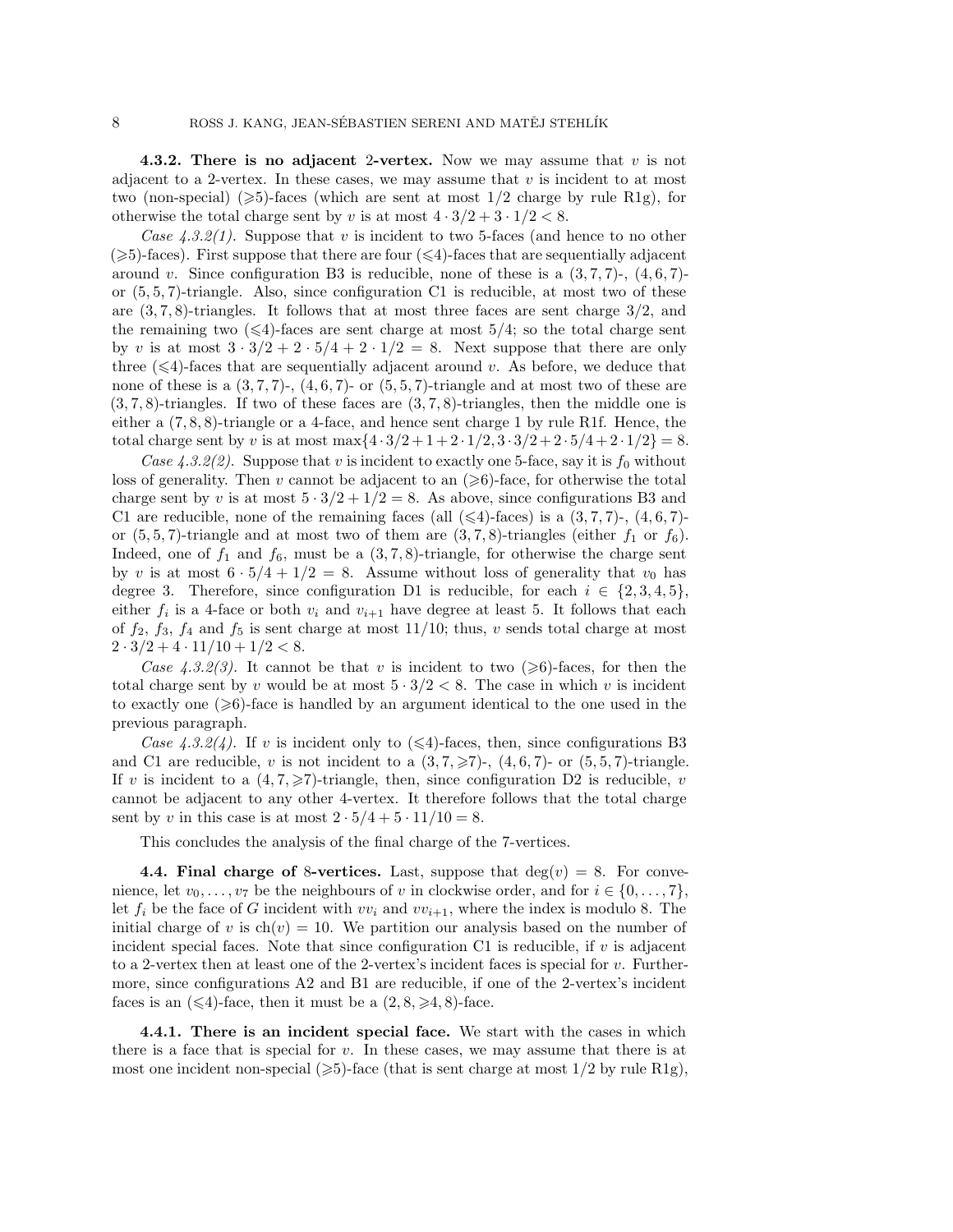for otherwise the total charge sent by v is at most  $5 \cdot 3/2 + 1 + 2 \cdot 1/2 < 10$ .

Suppose that v is incident to (exactly) one non-special  $(\geq 5)$ -face. It may not be that  $v$  is incident to more than one special face, since then  $v$  would send charge at most  $5 \cdot 3/2 + 2 + 1/2 = 10$ . So the remaining faces are  $(\leq 4)$ -faces. Let us suppose that  $v_0$  is the 2-vertex,  $f_0$  is the special face and  $f_7$  is a  $(2, 8, \geq 4, 8)$ -face (sent charge at most 5/4 by rules R1c, R1e and R1f), without loss of generality. Among the faces  $f_1, \ldots, f_6$ , (disregarding which one is the non-special ( $\geq 5$ )-face), there must be three  $(\leq 4)$ -faces that are sequentially adjacent around v. Since configurations B4 and D1 are reducible, the middle of these faces may not be a  $(3,\geqslant 7,8)$ -,  $(4,6,8)$ - or  $(5,5,8)$ triangle and hence is sent charge at most  $5/4$ . Therefore, the total charge sent by v is at most  $4 \cdot 3/2 + 2 \cdot 5/4 + 1 + 1/2 = 10$ .

So we assume now that every  $(\geqslant 5)$ -face incident to v is special for v. If v has at least four incident special faces, then the charge sent is at most  $4 \cdot 3/2 + 4 = 10$ .

*Case 4.4.1(1).* Suppose that v is incident to exactly three special faces. If v is incident to at least two  $(2, 8, \geq 4, 8)$ -faces, each sent charge at most  $5/4$  by rule R1c, then the total charge sent by v is at most  $3 \cdot 3/2 + 2 \cdot 5/4 + 3 = 10$ . If v is incident to exactly one  $(2, 8, \geq 4, 8)$ -face, then it must be that v is incident to three sequentially adjacent ( $\leq 4$ )-faces, say  $f_0$ ,  $f_1$  and  $f_2$ . Since configuration B4 is reducible,  $f_1$  is not a  $(3, 7, 8)$ -,  $(4, 6, 8)$ - or  $(5, 5, 8)$ -face; since v is incident to a  $(2, 8, \geq 4, 8)$ -face and configuration D1 is reducible,  $f_1$  is not a  $(3, 8, 8)$ -face; hence,  $f_1$  receives charge at most  $5/4$ . Consequently, the total charge sent by v is at most  $3 \cdot 3/2 + 2 \cdot 5/4 + 3 = 10$ . If v is not incident to a  $(2, 8, \geq 4, 8)$ -face, then the three incident special faces are sequentially adjacent around v. In the following we shall assume that  $f_5$ ,  $f_6$  and  $f_7$ are the three special faces. The remaining five faces are all triangles, otherwise (by rule R1f) the total charge sent by v is at most  $4 \cdot 3/2 + 4 = 10$ . Note that there is no  $i \in \{1, 2, 3\}$  such that all of  $f_{i-1}, f_i, f_{i+1}$  are  $(3, ≥7, 8)$ -triangles since configuration C4 is reducible. Since configuration B4 is reducible, none of  $f_1$ ,  $f_2$ ,  $f_3$  is a  $(3, 7, 8)$ -,  $(4, 6, 8)$ - or  $(5, 5, 8)$ -triangle. Furthermore, since configuration D2 is reducible, v is incident to at most one pair of adjacent  $(3, \geq 7, 8)$ -triangles. Thus, at most one of  $v_1,\ldots,v_4$  is a 3-vertex.

- If none of  $v_1, \ldots, v_4$  is a 3-vertex, then the only faces that can be sent charge more than  $5/4$  are  $f_0$  and  $f_4$ . Therefore, the total charge sent by v is at most  $2 \cdot 3/2 + 3 \cdot 5/4 + 3 < 10$ .
- Suppose that  $v_2$  or  $v_3$  is a 3-vertex, say  $v_2$  by symmetry. Then  $v_1$  and  $v_3$  are 8vertices. Since configuration C4 is reducible,  $v_0$  and  $v_4$  are  $(\geq 4)$ -vertices and hence  $f_0$  and  $f_3$  are each sent charge at most  $5/4$ . Thus, the total charge sent by v is at most  $3 \cdot 3/2 + 2 \cdot 5/4 + 3 = 10$ .
- Suppose that  $v_1$  or  $v_4$  is a 3-vertex, say  $v_1$  by symmetry. Then  $f_4$  is the only face other than  $f_0$  and  $f_1$  that can be sent charge more than 5/4. In this case, the total charge sent by v is at most  $3 \cdot 3/2 + 2 \cdot 5/4 + 3 = 10$ .

*Case 4.4.1(2).* Suppose that v is incident to exactly two special faces (and hence is incident to at most two  $(2, 8, \geq 4, 8)$ -faces). First, assume that v is incident to a  $(2, 8, \geq 4, 8)$ -face. Since configuration B4 is reducible, if  $f_i$  is a  $(3, 7, 8)$ -,  $(4, 6, 8)$ - or  $(5, 5, 8)$ -triangle, then  $f_{i-1}$  or  $f_{i+1}$  is an  $(\geq 5)$ -face; also, since configuration D1 is reducible (and v is incident to a  $(2, 8, \geq 4, 8)$ -face), the same conclusion holds if  $f_i$ is a (3, 8, 8)-triangle. Since each incident special face is sequentially adjacent either to an incident  $(2, 8, \geq 4, 8)$ -face or to the other special face, we deduce that at most two faces are sent charge more than  $5/4$ . Thus, the total charge sent by v is at most  $2 \cdot 3/2 + 4 \cdot 5/4 + 2 = 10.$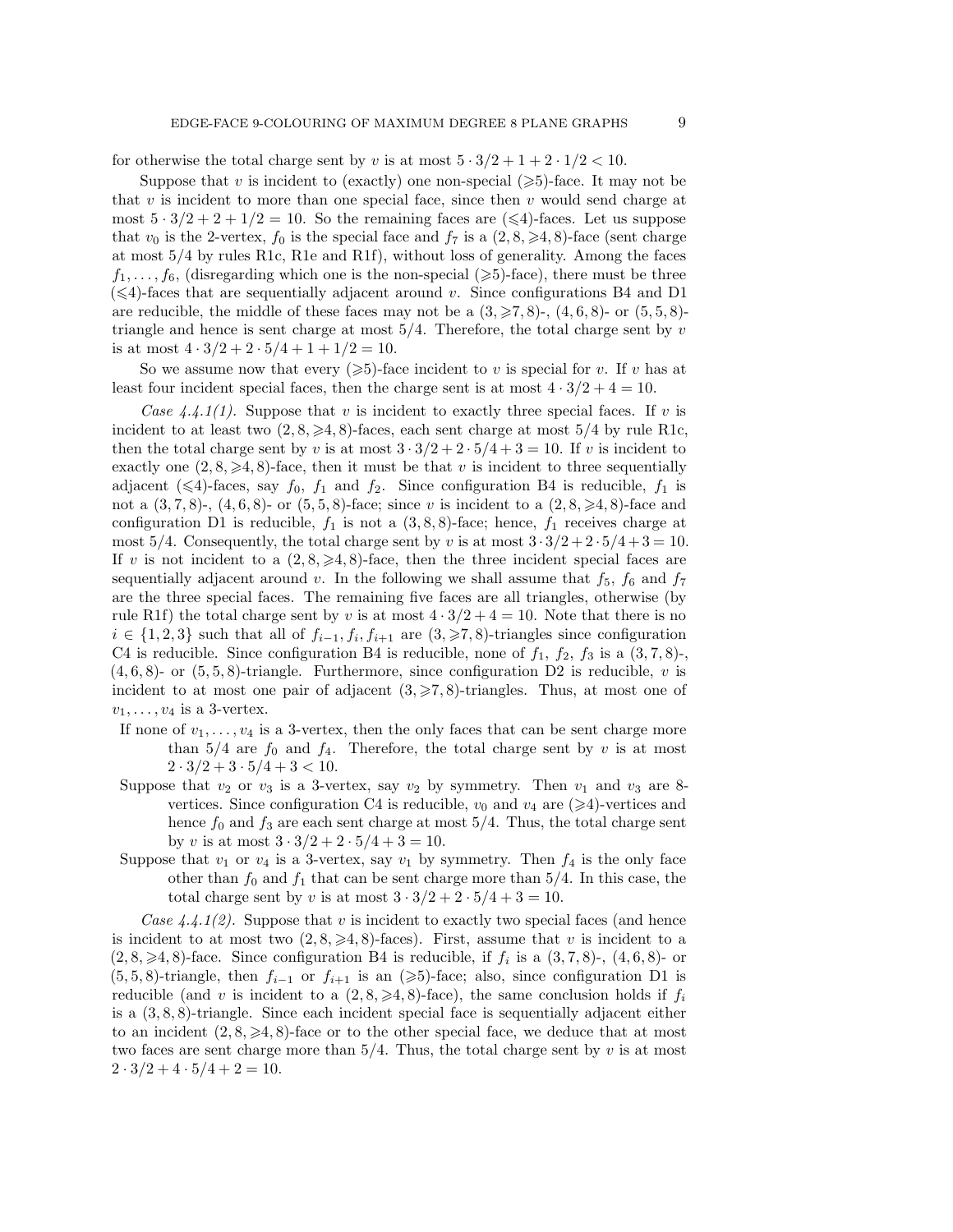Now we deal with the case where v is not incident to a  $(2, 8, \geq 4, 8)$ -face. Suppose  $f_6$  and  $f_7$  are the two special faces, with  $v_7$  being a 2-vertex. Recall that none of  $f_0, \ldots, f_5$  is an  $(\geq 5)$ -face. Note also that at most one of  $f_0, \ldots, f_5$  is a 4-face, for otherwise the charge sent by v is at most  $4 \cdot 3/2 + 4 = 10$ . We analyse possible  $(3,\geqslant7,8)$ -triangles among these six faces. First, note that there is no  $i \in \{1,2,3,4\}$ such that all of  $f_{i-1}, f_i, f_{i+1}$  are  $(3, \geq r, 8)$ -triangles since configuration C4 is reducible. Since configuration B4 is reducible, none of  $f_1, \ldots, f_4$  is a  $(3, 7, 8)$ -,  $(4, 6, 8)$ - or  $(5, 5, 8)$ triangle. Furthermore, since configuration  $D2$  is reducible, v is incident to at most one pair of adjacent  $(3, \geq 7, 8)$ -triangles.

*Case 4.4.1(2)(a).* First, we suppose that all of  $f_0, \ldots, f_5$  are triangles. It follows that at most one of  $v_1, \ldots, v_5$  is a 3-vertex. We consider several cases regarding which neighbours of v are  $(\leq 4)$ -vertices.

- If none of  $v_1, \ldots, v_5$  is a 3-vertex, then the only faces that can be sent charge more than  $5/4$  are  $f_0$  and  $f_5$ . Therefore, the total charge sent by v is at most  $2 \cdot 3/2 + 4 \cdot 5/4 + 2 = 10$ .
- Suppose that  $v_3$  is a 3-vertex. Hence,  $v_2$  and  $v_4$  are 8-vertices. We show that  $f_0$  and  $f_1$  are sent charge at most  $5/2$  altogether by v. Indeed, if  $v_1$  is a 4-vertex, then  $deg(v_0) \geq 7$  because configurations B1 and E2 are reducible. Hence, v sends charge  $5/4$  to each of  $f_0$  and  $f_1$  by rule R1c. If  $v_1$  is a 5-vertex, then  $deg(v_0) \geqslant 5$  as configuration B1 is reducible, and hence v sends charge  $11/10$ to  $f_1$  and at most 7/5 to  $f_0$  by rules R1b and R1e. Last, if  $deg(v_1) \geq 6$  then v sends charge 1 to  $f_1$  and at most  $3/2$  to  $f_0$  by rules R1a and R1f. Similarly, we deduce that v sends charge at most  $5/2$  to  $f_4$  and  $f_5$  altogether. Therefore, the total charge sent by v is at most  $2 \cdot 3/2 + 2 \cdot 5/2 + 2 = 10$ .
- Suppose that  $v_2$  or  $v_4$  is a 3-vertex, say  $v_2$  by symmetry. Then,  $v_1$  and  $v_3$  are 8vertices. We have  $deg(v_0) \geq 4$  since configuration C4 is reducible, so that  $f_0$ receives charge at most  $5/4$  from v. Thus, it suffices to show that v sends to  $f_3$ ,  $f_4$  and  $f_5$  charge at most 15/4 altogether: the total charge sent by v would then be at most  $2 \cdot 3/2 + 5/4 + 15/4 + 2 = 10$ . First,  $deg(v_4) \ge 5$ since configuration E1 is reducible. Recall that  $deg(v_4) + deg(v_5) \geq 11$ . If  $deg(v_4) + deg(v_5) \geq 12$ , then  $f_3$  and  $f_4$  are sent charge at most  $9/4$  altogether by v. Thus, the conclusion holds since  $f_6$  is sent charge at most  $3/2$  by v. Now, if  $deg(v_4) + deg(v_5) = 11$ , then  $deg(v_5) + deg(v_6) \ge 11$  since configuration C5 is reducible. Consequently, each of  $f_4$  and  $f_5$  is sent charge at most  $5/4$  by v: recall that none of  $v_3$ ,  $v_4$  and  $v_5$  is a 3-vertex, and if  $v_6$  were a 3-vertex then  $v_5$  would be an 8-vertex so that  $v_4$  would have to be a 3-vertex in order for the charge sent to be more than  $5/4$ . Moreover,  $f_3$  is sent charge at most 11/10 by rule R1e, so that the conclusion holds.
- Suppose that  $v_1$  or  $v_5$  is a 3-vertex, say  $v_1$  by symmetry. Then,  $\deg(v_0) = 8 = \deg(v_2)$ , and  $deg(v_3) \geq 5$  since configuration E1 is reducible. Further, recall that  $v_4$ and  $v_5$  both have degree at least 4. If  $deg(v_6) \leq 4$ , then  $deg(v_5) \geq 6$ . Since  $deg(v_3) + deg(v_4) \geq 11$  (because configuration B4 is reducible), at least one of  $f_2$  and  $f_4$  is sent charge at most 1, implying that the total charge sent by v is at most  $3 \cdot 3/2 + 2 \cdot 5/4 + 3 = 10$ . If  $deg(v_6) \ge 5$ , then  $f_5$  is sent charge at most  $7/5$  and  $f_2$  is sent charge at most  $11/10$ , so the total charge sent by v is at most  $2 \cdot 3/2 + 7/5 + 2 \cdot 5/4 + 11/10 + 2 = 10$ .

*Case 4.4.1(2)(b).* Assume now that (exactly) one of  $f_0, \ldots, f_5$  is a 4-face. (Such a 4-face is assumed to not have an incident 2-vertex.) Without loss of generality, we may suppose that it is one of  $f_0$ ,  $f_1$  and  $f_2$ . Recall that none of  $f_1, \ldots, f_4$  is a  $(3, 7, 8)$ -,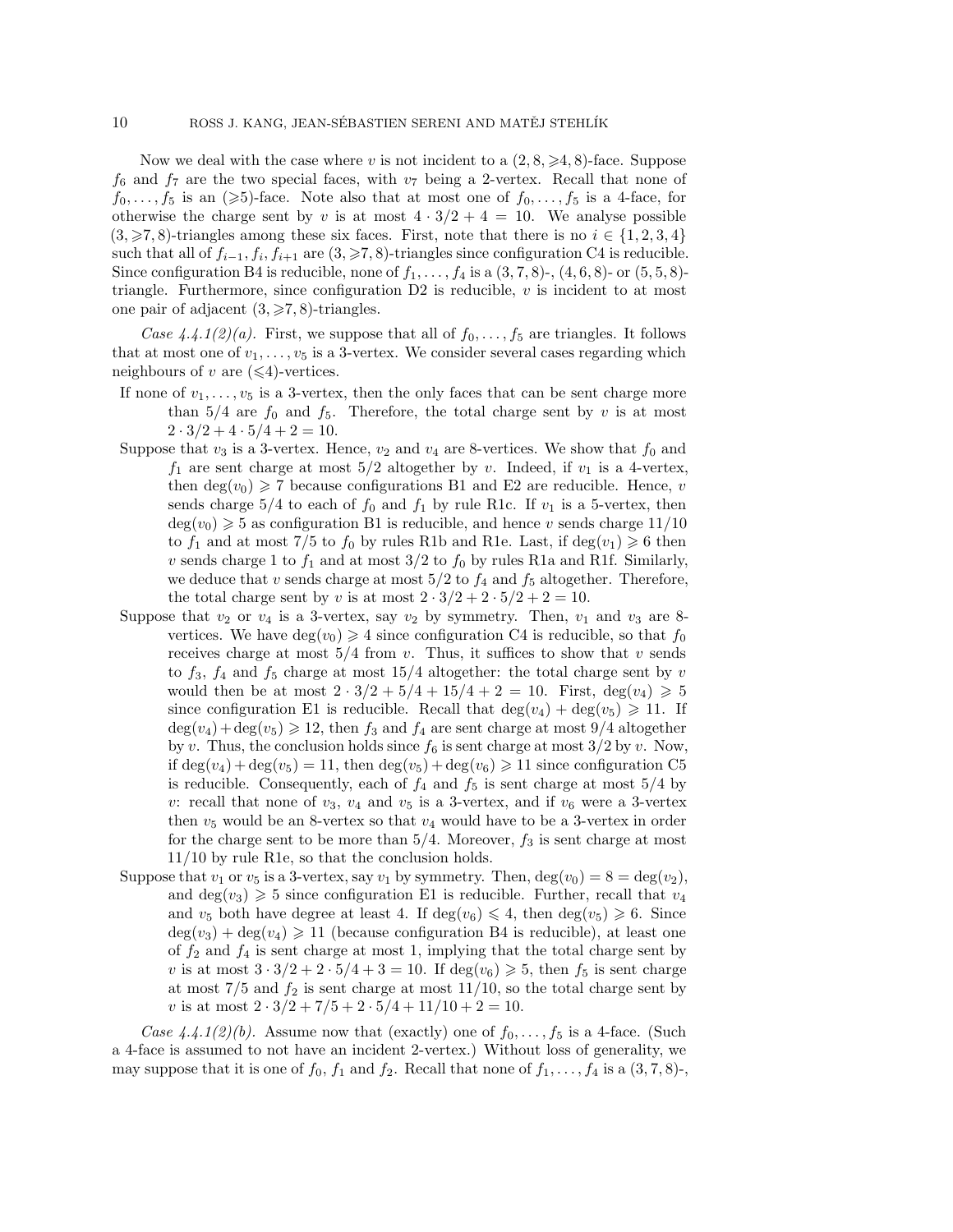$(4, 6, 8)$ - or  $(5, 5, 8)$ -triangle since configuration B4 is reducible. Also, at most one of  $v_1, \ldots, v_5$  is a 3-vertex since configurations C4 and D2 are reducible. Moreover, if at most one of  $f_1, \ldots, f_4$  is sent charge  $3/2$  by v (i.e. is a  $(3, 8, 8)$ -triangle), then the total charge sent by v is at most  $3 \cdot 3/2 + 2 \cdot 5/4 + 3 = 10$ . In particular, we assume that (exactly) one of  $v_2, v_3, v_4$  has degree 3.

Suppose that the 4-face is  $f_0$ . At most three of  $f_1, \ldots, f_5$  are sent charge more than 5/4, so the total charge sent by v is at most  $3 \cdot 3/2 + 2 \cdot 5/4 + 3 = 10$ .

- Suppose that the 4-face is  $f_1$ . By the remark above, one of  $v_3$  and  $v_4$  has degree 3. If  $deg(v_4) = 3$ , then  $deg(v_3) = deg(v_5) = 8$ . Further,  $deg(v_6) \geq 4$  since configuration C4 is reducible. Consequently, the total charge sent by  $v$  is at most  $3 \cdot 3/2 + 2 \cdot 5/4 + 3 = 10$ . If deg(v<sub>3</sub>) = 3, then deg(v<sub>4</sub>) = 8 and we shall see that  $f_4$  and  $f_5$  are sent at most  $5/2$  altogether by v. Indeed, let us check all of the subcases: if  $deg(v_6) \leq 4$ , then  $deg(v_5) \geq 6$ , implying that  $f_4$  is sent charge 1 and  $f_5$  is sent charge at most  $3/2$ ; if  $deg(v_6) = 5$ , then  $deg(v_5) \geq 5$ , implying that  $f_4$  is sent charge at most  $11/10$  and  $f_5$  is sent charge at most 7/5; if  $deg(v_6) = 6$ , then  $deg(v_5) \ge 5$  since configuration E2 is reducible, and so each of  $f_4$  and  $f_5$  are sent charge at most  $6/5$ ; if  $deg(v_6) \geq 7$ , then each of  $f_4$  and  $f_5$  are sent charge at most  $5/4$ . Therefore, the total charge sent by v is at most  $3 \cdot 3/2 + 3 + 5/2 = 10$ .
- Suppose that the 4-face is  $f_2$ . Then,  $deg(v_4) = 3$ , for otherwise at most one face among  $f_1, \ldots, f_4$  is sent charge  $3/2$  by v. Then,  $deg(v_5) = 8$  and  $deg(v_6) \geq 4$ since configuration C4 is reducible. Therefore, the total charge sent by  $v$  is at most  $3 \cdot 3/2 + 2 \cdot 5/4 + 3 = 10$ .

*Case 4.4.1(3).* Suppose that v is incident to exactly one special face. Then v is incident to a  $(2, 8, \geq 4, 8)$ -face and, since configurations B4 and D1 are reducible, v is incident to at most one  $(3, \geq 7, 8)$ -,  $(4, 6, 8)$ - or  $(5, 5, 8)$ -face; the total charge sent by v is at most  $3/2 + 6 \cdot 5/4 + 1 = 10$ .

**4.4.2. There is no incident special face.** Suppose that v is not incident to a special face. Any ( $\geqslant$ 5)-face incident to v is sent charge at most 1/2 by rule R1g. If there are two such faces, then the total charge sent by v is at most  $6.3/2+2.1/2=10$ .

*Case 4.4.2(1).* Suppose there is exactly one incident ( $\geq 5$ )-face, say  $f_0$ . None of the faces  $f_2,\ldots,f_6$  is a  $(3,7,8)$ -,  $(4,6,8)$ - or  $(5,5,8)$ -triangle since configuration B4 is reducible. Since configuration D2 is reducible, among the vertices  $v_2, \ldots, v_7$  there is at most one 3-vertex that is incident to some triangle among  $f_2, \ldots, f_6$ . None of the vertices  $v_2, \ldots, v_7$  is a 2-vertex since configuration C1 is reducible (so in particular none of  $f_2,\ldots,f_6$  is a  $(2, 8, \leq 5, 8)$ -face). Consequently,  $f_1,\ldots,f_7$  are all triangles, or else the total charge sent by v is at most  $4 \cdot 3/2 + 2 \cdot 5/4 + 1 + 1/2 = 10$ . Moreover, one of  $v_2, \ldots, v_7$  must be a 3-vertex or else the total charge sent by v is at most  $3 \cdot 3/2 + 4 \cdot 5/4 + 1/2 = 10$ . Suppose, without loss of generality, that the 3-vertex is  $v_2$ ,  $v_3$  or  $v_4$ . If it is  $v_2$ , then at most three faces are sent charge  $3/2$  and the total charge sent by v is at most  $3 \cdot 3/2 + 4 \cdot 5/4 + 1/2 = 10$ . If it is  $v_3$ , then  $v_2$ has degree 8 and v sends charge at most 10 unless  $v_1$  has degree 3; however, this contradicts the reducibility of configuration C4. If it is  $v_4$ , then  $v_3$  has degree 8 and there are three sub-cases. First, if  $v_2$  has degree 6, then v sends  $f_2$  charge 1 and charge at most  $4 \cdot 3/2 + 2 \cdot 5/4 + 1 + 1/2 = 10$  in total; second, if  $v_2$  has degree 5, then v sends  $f_2$  charge at most  $11/10$ ,  $f_1$  charge at most  $7/5$ , and charge at most  $3 \cdot 3/2 + 7/5 + 11/10 + 2 \cdot 5/4 + 1/2 = 10$  in total; third, if  $v_2$  has degree 4, then, since configuration E2 is reducible,  $v_1$  has degree at least 7, so v sends  $f_1$  and  $f_2$  each charge at most  $5/4$ , and charge at most  $3 \cdot 3/2 + 4 \cdot 5/4 + 1/2 = 10$  in total.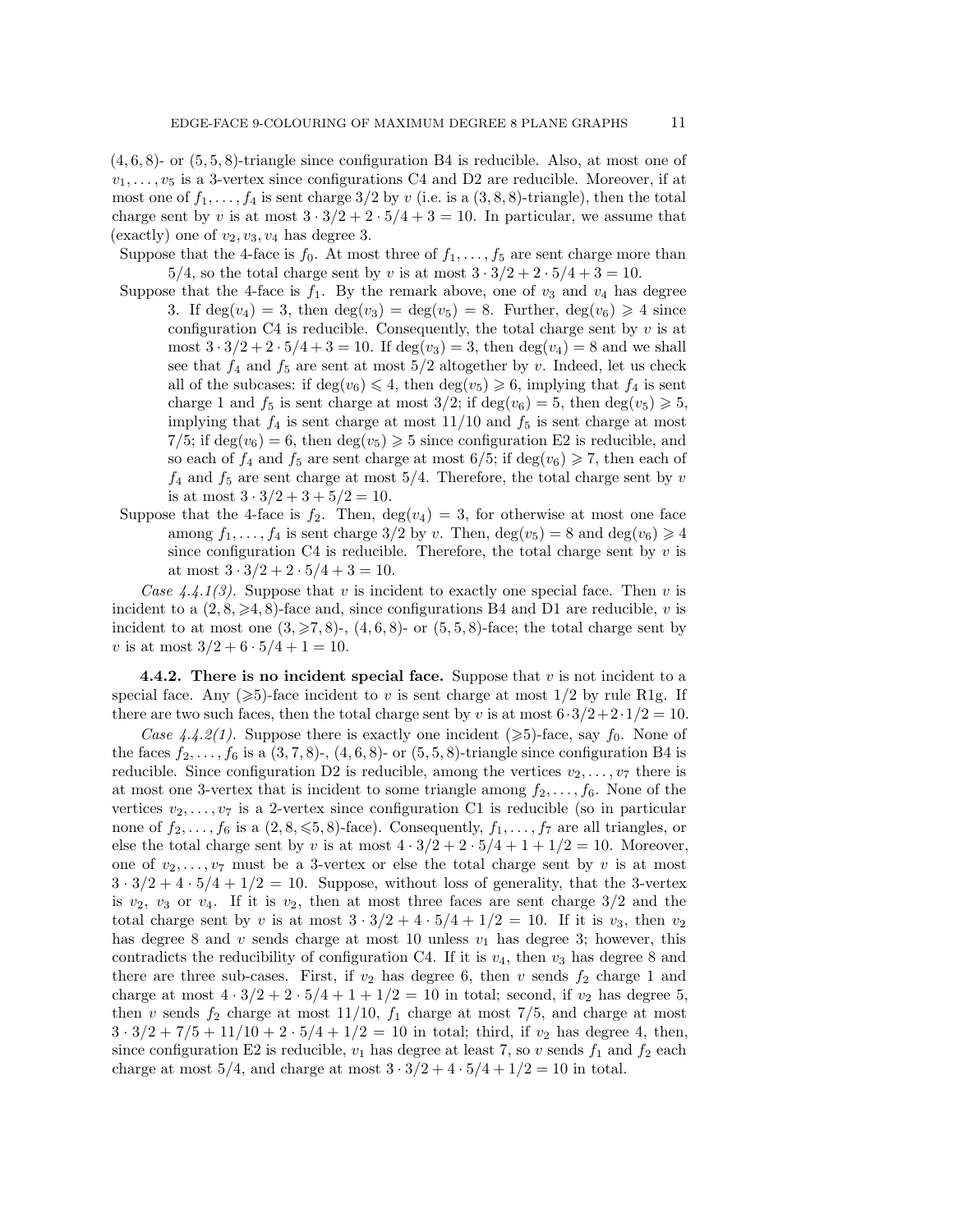#### 12 ROSS J. KANG, JEAN-SÉBASTIEN SERENI AND MATĚJ STEHLÍK

*Case 4.4.2(2).* Finally, we are in the case that v is only incident to  $(\leq 4)$ -faces (in particular none of which are  $(2, 8, \leqslant 5, 8)$ -faces since configuration C1 is reducible). Since configuration B4 is reducible, v is incident to no  $(3, 7, 8)$ -,  $(4, 6, 8)$ - or  $(5, 5, 8)$ triangle. If v is not incident to a  $(3, 8, 8)$ -triangle, then no face is sent charge more than 5/4 and hence the total charge sent by v is at most  $8 \cdot 5/4 = 10$ . So assume that  $v_7$  is a 3-vertex, and that  $f_7$  is a  $(3, 8, 8)$ -triangle. Since configuration D2 is reducible,  $v$  is adjacent to no other 3-vertices. We may assume that  $v$  is incident to fewer 4-faces than the number of  $(3, 8, 8)$ -triangles incident to v. (Otherwise, if x is the number of 4-faces incident to v, then the total charge sent by v is at most  $x \cdot (3/2 + 1) + (8 - 2 \cdot x) \cdot 5/4 = 10.$  If  $f_7$  were the only  $(3, 8, 8)$ -triangle then  $f_6$ would necessarily be a 4-face. We conclude, therefore, that  $v$  is incident to exactly two  $(3, 8, 8)$ -triangles, namely  $f_6$  and  $f_7$ , and to at most one 4-face. Now, if v is incident to only triangles, then since configuration E3 is reducible, every neighbour of v other than  $v_7$  has degree at least 5, and so the total charge sent is at most  $2 \cdot 3/2 + 4 \cdot 6/5 + 2 \cdot 11/10 = 10$  (where we observe that the faces adjacent around v to the  $(3, 8, 8)$ -triangles are  $( \geqslant 5, 8, 8)$ -faces and hence sent charge at most 11/10).

Therefore, in addition to the two  $(3, 8, 8)$ -triangles, v must be incident to exactly one 4-face. By symmetry, let us assume that  $f_0$ ,  $f_1$  and  $f_2$  are triangles. Since configuration E1 is reducible,  $v_1$  has degree at least 5. If  $v_1$  has degree at least 6, then v sends  $f_0$  charge 1 and total charge at most  $2 \cdot 3/2 + 4 \cdot 5/4 + 2 = 10$ . If  $v_1$  has degree 5, then v sends  $f_0$  charge 11/10 and  $v_2$  has degree at least 6. If  $v_2$  has degree at least 7, then v sends  $f_1$  charge 11/10 and total charge at most  $2 \cdot 3/2 + 3 \cdot 5/4 + 2 \cdot 11/10 + 1 < 10$ . If  $v_2$  has degree 6, then v sends  $f_1$  and  $f_2$  each charge at most 6/5, and total charge at most  $2 \cdot 3/2 + 2 \cdot 5/4 + 2 \cdot 6/5 + 11/10 + 1 = 10$ .

We have shown that if  $\deg(v) = 8$ , then  $\text{ch}^*(v) \geq 0$ . This allows us to conclude our analysis of the final charge of v, having shown  $\mathrm{ch}^*(v) \geq 0$  in all cases. This completes the proof of Theorem 1.1.  $\Box$ 

**5. Proofs of reducibility.** In this section, we prove that the graph G cannot contain any of the configurations given in Section 2.

Let  $\lambda$  be a (partial) edge-face 9-colouring of G. For each element  $x \in E \cup F$ , we define  $\mathcal{C}(x)$  to be the set of colours (with respect to  $\lambda$ ) of the edges and faces incident or adjacent to x. If  $x \in V$  we define  $\mathcal{E}(x)$  to be the set of colours of the edges incident to x. Moreover,  $\lambda$  is *nice* if only some ( $\leq 4$ )-faces are uncoloured. Observe that every nice colouring can be greedily extended to an edge-face 9-colouring of  $G$ , since  $|\mathcal{C}(f)| \leq 8$  for each  $(\leq 4)$ -face f, i.e. f has at most 8 forbidden colours. Therefore, in the rest of the paper, we shall always suppose that such faces are coloured at the very end. More precisely, every time we consider a partial colouring of  $G$ , we uncolour all  $(\leq 4)$ -faces, and implicitly colour them at the very end of the colouring procedure of G. We make the following observation about nice colourings, which we rely on frequently.

*Observation*. Let  $e$  be an edge of  $G$  incident to two faces  $f$  and  $f'$ . There exists a nice colouring  $\lambda$  of  $G-e$ , and hence a partial edge-face 9-colouring of G in which only e and f are uncoloured. Moreover, if f is an  $(\leq 4)$ -face, then it suffices to properly colour the edge e with a colour from  $\{1, 2, \ldots, 9\}$  to extend  $\lambda$  to a nice colouring of G.

The following lemma implies the reducibility of configuration A0. We require the stronger form as it is necessary for later arguments, in particular, for the reducibility of configurations A1–A3.

LEMMA 5.1. Let v be a vertex of G with neighbours  $v_0, v_1, \ldots, v_{d-1}$  in clockwise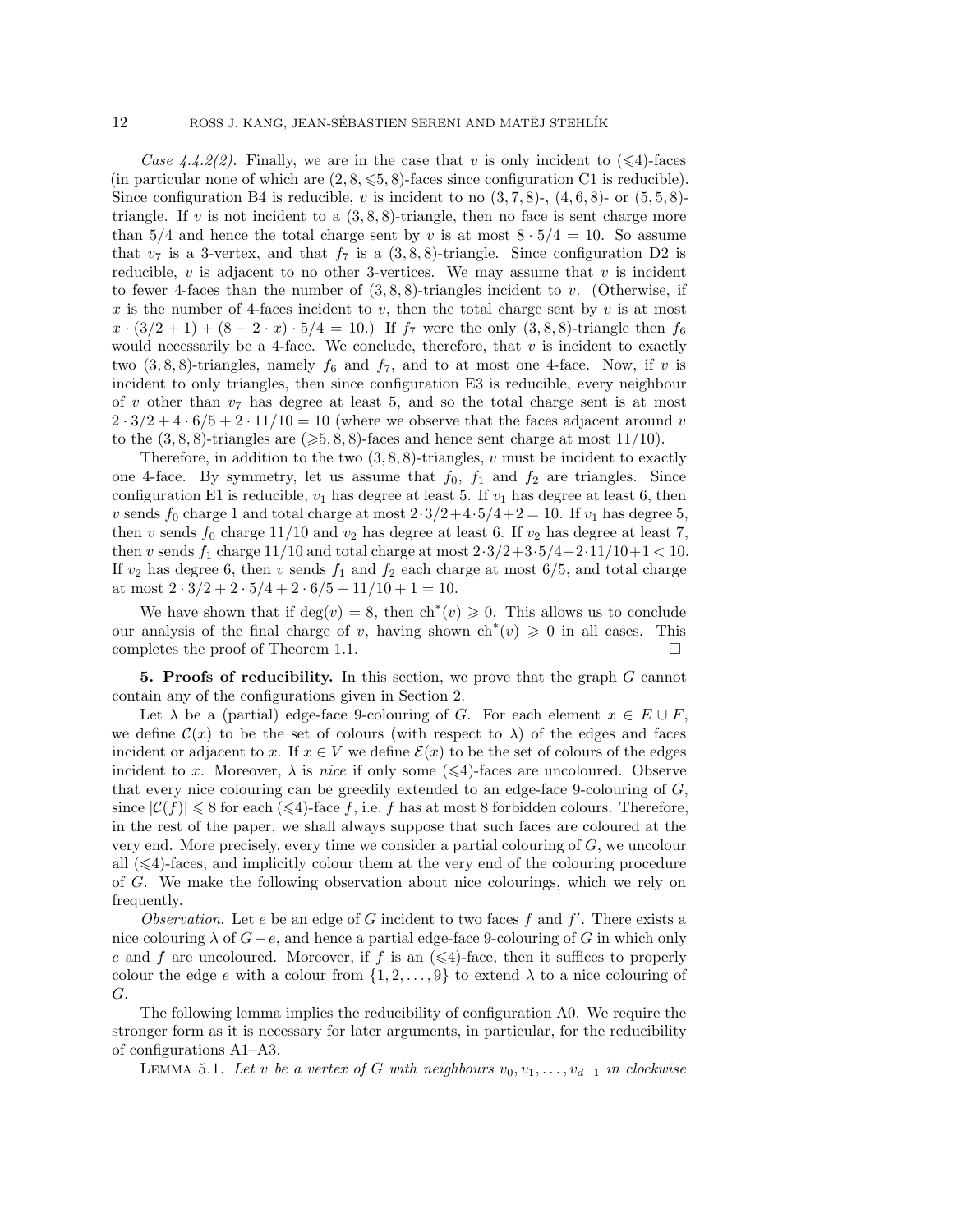*order. If* v *is a cut-vertex of* G*, then no component* C *of* G − v *is such that the neighbourhood of* v *in* C *is contained in*  $\{v_i, v_{i+1}\}$  *for some*  $i \in \{0, 1, ..., d - 1\}$ *, where the index* i *is taken modulo* d*.*

*Proof.* Suppose on the contrary that C is a component of  $G - v$  such that the neighbourhood of v in C is contained in, say,  $\{v_0, v_1\}$ .

First, assume that the neighbourhood of v in C is  $\{v_0, v_1\}$ . Then G is the edgedisjoint union of two plane graphs  $G_1 = (C \cup \{v\}, E_1)$  and  $G_2 = (V \setminus C, E_2)$ . The outer face  $f_1$  of  $G_1$  corresponds to a face  $f_2$  of  $G_2$ . By the minimality of G, the graph  $G_i$  has an edge-face 9-colouring  $\lambda_i$  for  $i \in \{1, 2\}$ . Since both  $vv_0$  and  $vv_1$  are incident in  $G_1$  to  $f_1$ , we may assume that  $\lambda_1(f_1) = 1$ ,  $\lambda_1(vv_0) = 8$  and  $\lambda_1(vv_1) = 9$ . Regarding  $\lambda_2$ , we may assume that  $\lambda_2(f_2) = 1$ . Furthermore, up to permuting the colours, we can also assume that the colours of the edges of  $G_2$  incident to v are contained in  $\{1, 2, \ldots, 7\}$ , since there are at most 6 such edges.

We now define an edge-face 9-colouring  $\lambda$  of G as follows. For every edge e of G, set  $\lambda(e) := \lambda_1(e)$  if  $e \in E_1$  and  $\lambda(e) := \lambda_2(e)$  if  $e \in E_2$ . To colour the faces of G, let f be the face of G incident to both  $vv_0$  and  $vv_{d-1}$ . (Note that there is only one such face, since otherwise  $v$  would have degree 2, which would be a contradiction.) Now observe that there is a natural one-to-one correspondence between the faces of  $G_1$  and a subset  $F_1$  of the face set F of G that maps  $f_1$  to f. Similarly, there is a natural one-to-one correspondence between the faces of  $G$  and a subset  $F_2$  of  $F$  that maps  $f_2$  to f. Note that  $F_1 \cap F_2 = \{f\}$ . Now, we can colour every face  $f \in F_i$  using  $\lambda_i$ . This is well defined since  $\lambda_1(f_1) = \lambda_2(f_2) = 1$ .

Let us check that  $\lambda$  is proper. Two adjacent edges of G are assigned different colours. Indeed, if the two edges belong to  $E_i$  for some  $i \in \{1,2\}$ , then it comes from the fact that  $\lambda_i$  is an edge-face 9-colouring of  $G_i$ . Otherwise, both edges are incident with  $v$ , and one is in  $G_1$  and the other in  $G_2$ . The former is coloured either 8 or 9, and the latter with a colour of  $\{1, 2, \ldots, 7\}$  by the choice of  $\lambda_1$  and  $\lambda_2$ . Two adjacent faces in G necessarily correspond to two adjacent faces in  $G_1$  or  $G_2$ , and hence are assigned different colours. Last, let g be a face of G and e an edge incident to g in G. If  $g \neq f$ , then g and e are incident in  $G_1$  or  $G_2$ , and hence coloured differently. Otherwise e is incident to  $f_i$  in  $G_i$  for some  $i \in \{1, 2\}$ , and hence  $\lambda(e) = \lambda_i(e) \neq \lambda_i(f_i) = 1 = \lambda(f)$ .

The case where the neighbourhood of v in C is  $\{v_0\}$ , i.e.  $vv_0$  is a cut-edge, is dealt with in the very same way so we omit it.  $\square$ 

The next lemma shows the reducibility of configurations B1 and C1.

LEMMA 5.2. Let uv be an edge of G, and let  $s \in \{1,2\}$  be the number of  $(\leq 4)$ -faces *incident to uv.* Then  $deg(u) + deg(v) \geq 9 + s$ .

*Proof.* Suppose on the contrary that  $deg(u) + deg(v) \leq 8 + s$ . Let f and f' be the two faces incident to uv.

Without loss of generality assume that f is an  $(\leq 4)$ -face. By the minimality of G, the graph  $G - uv$  has a nice colouring  $\lambda$ . Let  $f''$  be the face of  $G - uv$  corresponding to the union of the two faces  $f$  and  $f'$  of  $G$  after having removed the edge uv. We obtain a partial edge-face 9-colouring of G in which only  $uv, f$  and the  $(\leq 4)$ -faces are uncoloured by just assigning the colour  $\lambda(f'')$  to f', and keeping all the other assignments.

Consequently,  $|\mathcal{C}(uv)| \leq \deg(u) + \deg(v) - 2 + 2 - s \leq 8$ . Hence, we can properly colour the edge uv, thereby obtaining a nice colouring of  $G$ ; a contradiction.  $\square$ 

In light of Lemma 5.2, we make the following definition and observation. An edge uv of G is called *tight* if  $\deg(u) + \deg(v) - s = 9$ , where  $s \in \{1,2\}$  is the number of  $(\leq 4)$ -faces incident to uv.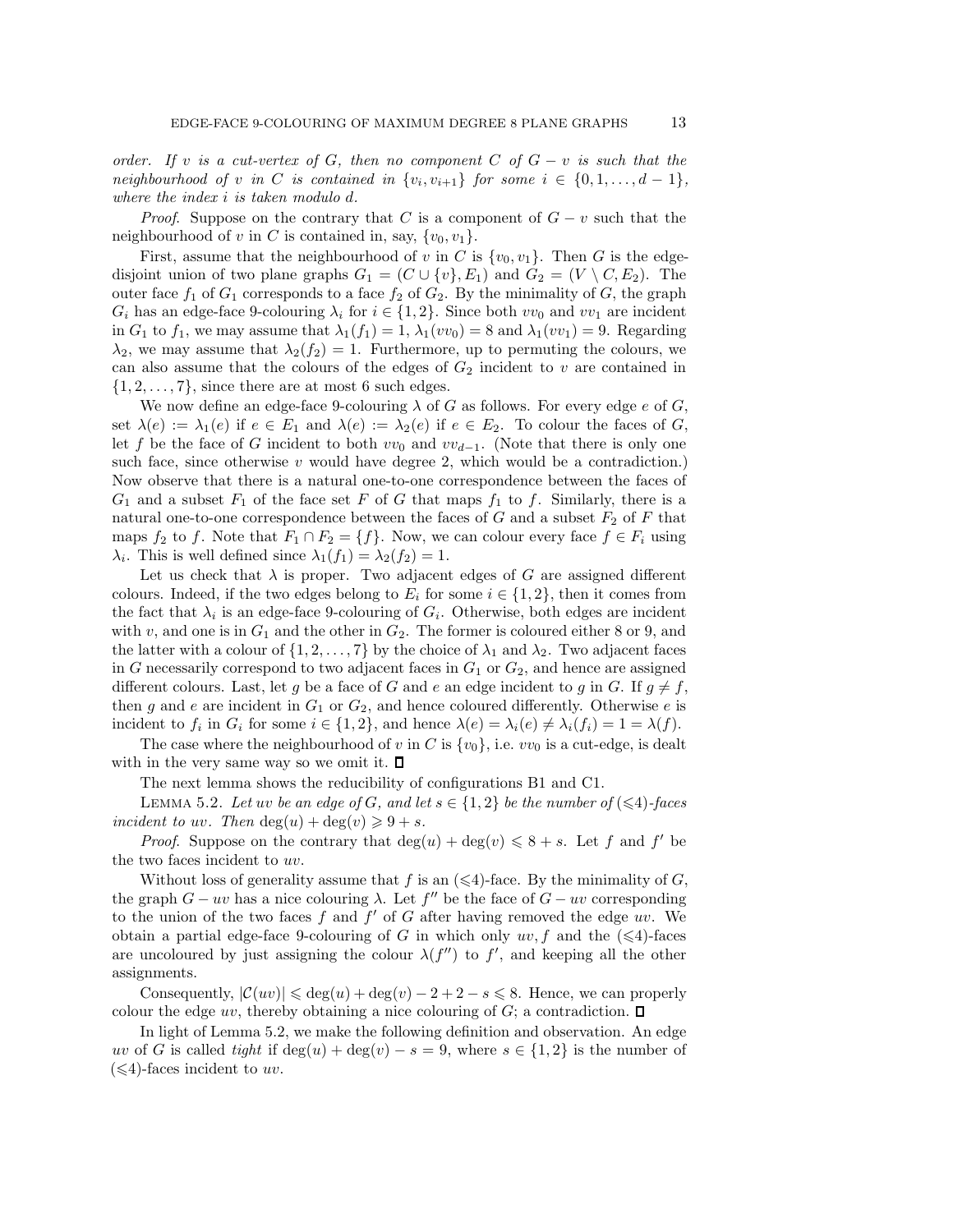*Observation*. Assume that c is an edge-face 9-colouring of G in which only uv and the  $(\leq 4)$ -faces are uncoloured. Let S be the (possibly empty) set of colours assigned by c to the  $(\geqslant 5)$ -faces incident to uv. If uv is tight, then the sets  $\mathcal{E}(u)$ ,  $\mathcal{E}(v)$  and S are pairwise disjoint, and  $\mathcal{C}(uv) = \mathcal{E}(u) \cup \mathcal{E}(v) \cup S = \{1,\ldots,9\}.$ 

The reducibility of configurations B2, B3, B4, C2 and C3 follows from the next lemma.

LEMMA 5.3. Let uvw be a triangle of G such that  $\deg(u) + \deg(v) = 10 + s$ , *where*  $s \in \{0,1\}$  *is the number of*  $(\leq 4)$ -faces distinct from uvw incident to uv, and *let*  $t \in \{0, 1, 2\}$  *be the number of*  $(\leq 4)$ -faces distinct from uvw incident to uw or vw. *Then* deg(*w*)  $\geq 7 + t$ *.* 

*Proof.* As we pointed out, there exists a partial edge-face 9-colouring c of G in which only uv and the  $(\leq 4)$ -faces are left uncoloured. Let  $\alpha_{uv}, \alpha_{vw}$  and  $\alpha_{uw}$  be the colours, if any, assigned to the  $(\geqslant 5)$ -faces incident to uv, vw and uw, respectively. Since the edge uv is tight,  $\mathcal{E}(u)$ ,  $\mathcal{E}(v)$  and  $\{\alpha_{uv}\}\$ form a partition of  $\{1, 2, \ldots, 9\}$ . Thus, if there is a colour  $\xi \in \mathcal{E}(u) \cup \{\alpha_{uv}\}\$  that is not in  $\mathcal{E}(w) \cup \{\alpha_{vw}\}\$ , then we can colour uv with  $c(vw)$  and next recolour vw with  $\xi$  to obtain a nice colouring of G. We deduce that  $\mathcal{E}(u) \cup \{\alpha_{uv}\} \subseteq \mathcal{E}(w) \cup \{\alpha_{vw}\}.$  Similarly,  $\mathcal{E}(v) \cup \{\alpha_{uv}\} \subseteq \mathcal{E}(w) \cup \{\alpha_{uw}\}.$ Hence,  $deg(w) + 2 - t \ge 9$ , so  $deg(w) \ge 7 + t$ , as required.

The following verifies that configuration A1 is reducible. The lemma is also needed for showing the reducibility of configurations A3, C4 and C5.

LEMMA 5.4. Let  $u, v, w$  be vertices of G with  $deg(v)=2$ . Then uvw is not a face *of* G*.*

*Proof.* Suppose on the contrary that uvw is a face of G. There exists a nice colouring c of  $G - uv$ . Note that the face  $f_1$  of G other than uvw that is incident to both uv and vw must be an  $(\geqslant 5)$ -face, or else  $|\mathcal{C}(uv)| \leqslant 8$  and we can immediately extend c to a nice colouring of G. Note that  $f_1$  is distinct from the face  $f_2$  of G other than uvw that is incident to uw; otherwise, one of u or w is a cut-vertex of a type forbidden by Lemma 5.1. Let  $\beta_{uw}$  be the colour, if any, assigned by c to  $f_2$ .

Observe that  $c(f_1) \notin {\beta_{uw}, c(uw)}$ . Indeed, since uv is tight, the sets  $\mathcal{E}(u)$ ,  ${c(vw)}$  and  ${c(f_1)}$  are pairwise disjoint. Since vw is tight, we deduce that  $c(f_1) \notin$  $\mathcal{E}(w)$ , for otherwise we could colour uv with  $c(vw)$  and next recolour vw with a colour from  $\{1,\ldots,9\}\setminus\mathcal{E}(w)$ . Hence  $c(f_1) \notin \mathcal{E}(u) \cup \mathcal{E}(w) \cup \{\beta_{uw}\}\)$ , so that colouring uv with  $c(uw)$  and next recolouring uw with  $c(f_1)$  yields a nice colouring of G; a contradiction.  $\Box$ 

The next lemma will be used to show the reducibility of configurations A3 and E4.

Lemma 5.5. *Let* v *be a* 2*-vertex of* G*, and let* u *and* w *be its two neighbours. If*  $deg(u) \leq 6$ , then u and w are adjacent in G.

*Proof*. Suppose on the contrary that u and w are not adjacent in G. Then, the graph  $G'$  obtained by contracting the edge uv is planar, simple and has maximum degree at most 8. By the minimality of G, let  $\lambda$  be a nice colouring of G'. Let g and g' be the faces of  $G'$  corresponding to the contracted faces f and  $f'$  of  $G$ , respectively. We obtain a partial edge-face 9-colouring of  $G$  in which only uv is uncoloured by assigning the colour  $\lambda(g)$  to f, the colour  $\lambda(g')$  to f', and keeping all the other assignments.

Now,  $|\mathcal{C}(uv)| \leq \deg(u) + \deg(v) - 2 + 2 \leq 8$ . Consequently, we can properly colour the edge uv to obtain a nice colouring of  $G$ ; a contradiction.  $\square$ 

We now deduce the reducibility of configuration A3.

Corollary 5.6. *Let* v *be a* 2*-vertex of* G *and let* u *and* w *be its two neighbours.* If deg(u) = 3*, then* deg(w)  $\geq 6$ *.*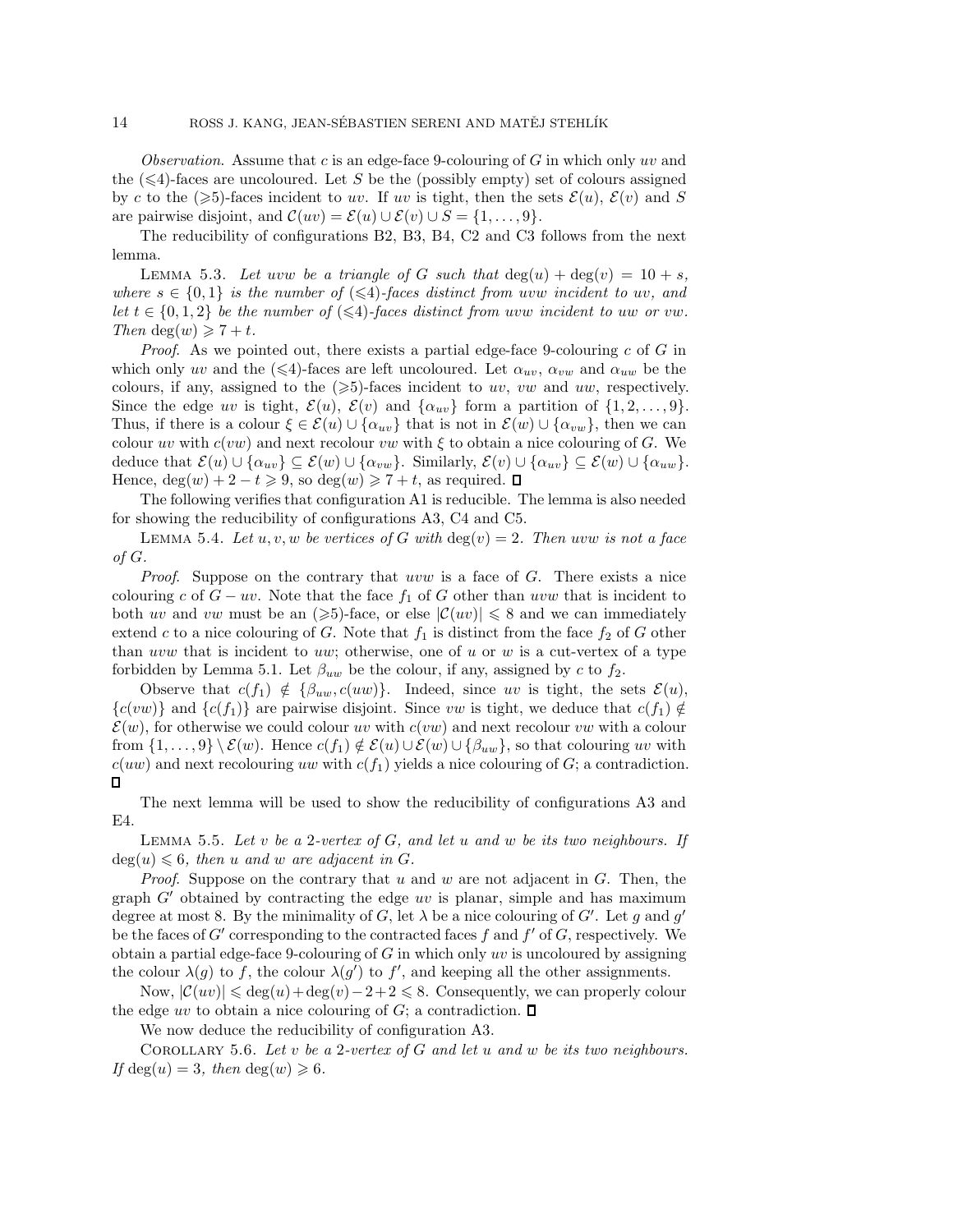*Proof.* Suppose on the contrary that u has degree 3 and w has degree at most 5. Lemma 5.5 implies that  $u$  and  $w$  are adjacent. Note that  $uvw$  cannot be a face by Lemma 5.4. Let  $u'$  be the neighbour of u besides v and w. By Jordan's curve theorem, the curve uvw splits the plane into two parts,  $\mathscr I$  and  $\mathscr O$  with  $u' \in \mathscr O$ . First, note that w has a neighbour in  $\mathscr O$ , for otherwise u would be a cut-vertex that contradicts Lemma 5.1. Moreover, Lemma 5.4 implies that w has a neighbour in  $\mathscr{I}$ . Consequently, w has either one or two neighbours in  $\mathscr{I}$ , and hence w is a cut-vertex that contradicts Lemma 5.1.  $\square$ 

The following demonstrates that configuration A2 is reducible.

LEMMA 5.7. Let  $u, v, w, x$  be vertices of G with  $deg(v)=2$  and  $deg(x) \leq 3$ . Then uvwx *is not a face of* G*.*

*Proof.* Suppose on the contrary that uvwx is a face of G. There exists a partial edge-face 9-colouring c of G in which only uv and the  $(\leq 4)$ -faces are uncoloured. Let  $\alpha$  be the colour, if any, assigned to the  $(\geqslant 5)$ -face incident to both uv and vw, and let  $\beta_{ux}$  and  $\beta_{wx}$  be the colours, if any, assigned to the ( $\geq 5$ )-faces incident to ux and wx, respectively.

By Lemma 5.1, observe that  $\alpha \notin {\beta_{ux}, \beta_{wx}, c(ux), c(wx)}$ . Since uv is tight, the sets  $\mathcal{E}(u)$ ,  $\{c(vw)\}\$ and  $\{\alpha\}$  are pairwise disjoint. Since vw is tight, we deduce that  $\alpha \notin \mathcal{E}(w)$ , for otherwise we could colour w with  $c(vw)$  and next recolour vw with a colour from  $\{1,\ldots,9\}\setminus\mathcal{E}(w)$ . Hence  $\alpha \notin \mathcal{E}(u) \cup \mathcal{E}(w) \cup \{\beta_{ux}, \beta_{wx}\}.$ 

Let x' be the vertex adjacent to x distinct from u and w. We must have  $c(xx') = \alpha$ , otherwise we could colour uv with  $c(ux)$  and next recolour ux with  $\alpha$ . Since  $\beta_{ux} \neq \beta_{wx}$ , at least one of  $\beta_{ux}$  and  $\beta_{wx}$  is distinct from  $c(vw)$ . Observing that we can colour uv with  $c(vw)$  and next uncolour vw, we may assume without loss of generality that  $\beta_{wx} \neq c(vw)$ . As a result, colouring uv with  $c(vw)$ , and next swapping the colours of *vw* and xw yields a nice colouring of G; a contradiction.  $\Box$ 

The following verifies that configurations C4 and C5 are reducible.

Lemma 5.8. *Let* uvw *and* vwx *be triangles of* G *such that* wx *is incident to two*  $(\leq 4)$ -faces.

(i) *At least one of* u *and* x *has degree at least* 4*.*

(*ii*) If uv *is tight, then*  $deg(v) + deg(x) \ge 12$ .

*Proof.* (i). Suppose on the contrary that both u and x have degree less than 4. Then both have degree 3 by Lemma 5.4. Let  $u'$  (respectively  $x'$ ) be the neighbour of u (respectively x) distinct from  $v$  and  $w$ . Let  $c$  be a partial edge-face 9-colouring of G in which only wx and the  $(\leq 4)$ -faces are uncoloured. Let  $\alpha_{uv}, \alpha_{uw}$  and  $\alpha_{vx}$  be the colours, if any, assigned to the  $(\geqslant 5)$ -faces incident to uv, uw and vx, respectively.

Since the edge wx is tight, the sets  $\mathcal{E}(w)$  and  $\mathcal{E}(x)$  are disjoint. Hence  $c(xx') \in$  $\mathcal{E}(v)$ , otherwise we could colour wx with  $c(vw)$  and recolour vw with  $c(xx')$ .

We first assert that  $\alpha_{vx} \neq c(vw)$ . Otherwise,  $|\mathcal{C}(vx)| = |\mathcal{E}(v)| \leq 8$  and there exists  $\xi \in \{1, 2, ..., 9\} \setminus \mathcal{C}(vx)$ . Now, colouring wx with  $c(vx)$  and recolouring vx with  $\xi$  yields a nice colouring of G; a contradiction. Consequently, we can safely swap the colours of vw and vx, if necessary.

Our next assertion is that  $\{c(uu'), \alpha_{uw}\} = \{c(vw), c(vx)\}\.$  For, if  $c(vx) \notin \{c(uu'), \alpha_{uw}\}\,$ we can colour  $wx$  with  $c(uw)$  and recolour uw with  $c(vx)$ ; a contradiction. The same argument after swapping the colours of vw and vx shows that  $c(vw) \in \{c(uu'), \alpha_{uw}\}.$ Thus, up to swapping the colours of vw and vx, we may assume that  $c(vx) = \alpha_{uw}$ .

Let us recolour uv with  $c(vx)$ , colour wx with  $c(vx)$  and uncolour vx. The obtained colouring is proper, since  $\alpha_{uv} \neq \alpha_{uw} = c(vx)$  and  $\mathcal{E}(w) \cap \mathcal{E}(x) = \emptyset$ . Now, if *vx* cannot be coloured greedily, then for the obtained colouring  $\mathcal{E}(v) \cup \mathcal{E}(x) \cup \{\alpha_{vx}\}\$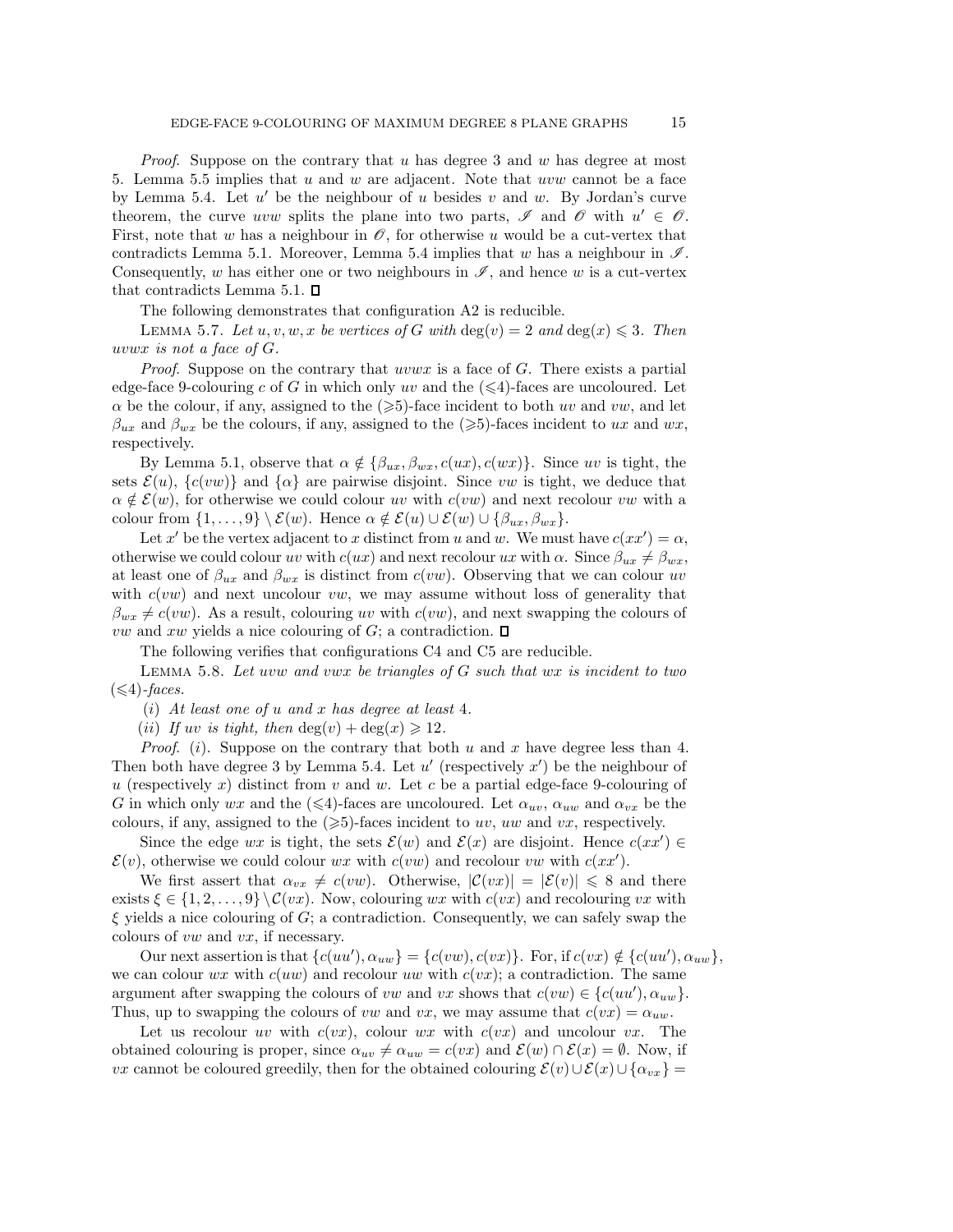$\{1, 2, \ldots, 9\}$ . But then, since there are at most ten in the set of edges incident to v or x, two of which  $(uv \text{ and } wx)$  have the same colour and one of which is uncoloured, it follows that  $c(xx') \notin \mathcal{E}(v) \cup \mathcal{E}(w)$ . Now we can colour vx with  $c(vw)$  and colour vw with  $c(xx')$  to obtain a nice colouring of  $G$ ; a contradiction.

(ii). Suppose on the contrary that uv is tight and  $\deg(v) + \deg(x) = 11$ . Let c be a partial edge-face 9-colouring of G in which only uv and the  $(\leq 4)$ -faces are uncoloured. Let  $\alpha_{uv}, \alpha_{uw}$  and  $\alpha_{vx}$  be the colours, if any, assigned to the  $(\geq 5)$ -faces incident to uv, uw and vx, respectively. Since the edge uv is tight, the sets  $\mathcal{E}(u)$ ,  $\mathcal{E}(v)$ and  $\{\alpha_{uv}\}\$ are pairwise disjoint.

Let  $\xi$  be the colour in  $\{1,\ldots,9\}\setminus \mathcal{E}(w)$  (unique since we can assume that  $\deg(w)$ ) 8 without loss of generality). Then  $\xi \in \mathcal{E}(v)$ , otherwise we could colour uv with  $c(vw)$ and recolour vw with  $\xi$ . It follows that  $\xi \notin \mathcal{E}(u)$ . Therefore,  $\alpha_{uw} = \xi$ , otherwise we could colour uv with  $c(uw)$  and recolour uw with  $\xi$ . Thus, the colours of uw and vw may be exchanged, if necessary.

Let us show that  $\mathcal{E}(u) \cup \{\alpha_{uv}, c(vw)\} \subseteq \mathcal{E}(x) \cup \{\alpha_{vx}\}.$  First, if there is a colour  $\gamma \in \mathcal{E}(u) \cup \{\alpha_{uv}\}\$  that is not in  $\mathcal{E}(x) \cup \{\alpha_{vx}\}\$ , then we can recolour vx with  $\gamma$  and then colour uv with  $c(vx)$  to obtain a nice colouring of  $G$ , which is a contradiction. Similarly, by exchanging the colours of uw and vw, we conclude that  $c(vw) \in \mathcal{E}(x) \cup \{\alpha_{vx}\}.$ 

Since uv is tight and deg(v) + deg(x) = 11, we deduce that  $\mathcal{E}(x) \cup {\alpha_{vx}}$  =  $\mathcal{E}(u) \cup \{\alpha_{uv}, c(vw), c(vx)\}.$  (Indeed,  $|\mathcal{E}(x) \cup \{\alpha_{vx}\}| \leq \deg(x) + 1 = 12 - \deg(v)$ , and  $|\mathcal{E}(u) \cup \{\alpha_{uv}\}| = 9 - (\deg(v) - 1) = 10 - \deg(v)$ .) In particular,  $\alpha_{vx} \neq c(wx)$  and  $\xi \notin \mathcal{E}(x) \setminus \{c(vx)\}\.$  Now, colour uv with  $c(vx)$ , and then recolour vx with  $c(wx)$  and wx with  $\xi$  to obtain a nice colouring of G; a contradiction.  $\square$ 

The next lemma implies that configurations D1–D4 are reducible.

Lemma 5.9. *Let* vwx *be a triangle of* G *and* u *a neighbour of* v *distinct from* x and w. If vx is incident to two  $(\leq 4)$ -faces, then either uv or vw is not tight.

*Proof.* Suppose on the contrary that both uv and vw are tight. Let c be a partial edge-face 9-colouring of G in which only vw and the  $(\leq 4)$ -faces are left uncoloured. Let  $\alpha$  be the colour, if any, assigned to the  $(\geqslant 5)$ -face incident to vw. Since vw is tight, we know that the sets  $\mathcal{E}(v)$ ,  $\mathcal{E}(w)$  and  $\{\alpha\}$  form a partition of  $\{1, 2, ..., 9\}$ . In particular,  $c(vx) \notin \mathcal{E}(w)$  and  $c(wx) \notin \mathcal{E}(v)$ .

If an edge e that is adjacent to vw could be properly recoloured with a colour ξ, then colouring *vw* with  $c(e)$  and recolouring e with ξ would yield a nice colouring of G; a contradiction. Applying this to vx yields that  $\mathcal{E}(w) \cup \{\alpha\} \subseteq \mathcal{E}(x)$ , since  $\mathcal{C}(vx) = \mathcal{E}(x) \cup \mathcal{E}(v)$ , and as we noted above  $\{1,\ldots,9\} \setminus \mathcal{E}(v) = \mathcal{E}(w) \cup \{\alpha\}$ . Applying the same remark to wx, we obtain  $\mathcal{E}(v) \cup \{\alpha\} \subseteq \mathcal{E}(x) \cup \{\beta\}$ , where  $\beta$  is the colour, if any, assigned to the  $(\geqslant 5)$ -face incident to wx.

Since  $9 = |\mathcal{E}(v) \cup \mathcal{E}(w) \cup \{\alpha\}| \leq |\mathcal{E}(x) \cup \{\beta\}| \leq 9$ , we deduce that  $\beta \notin \mathcal{E}(x)$ . Therefore, we can safely swap the colours of  $vx$  and  $wx$  if needed (recalling that  $\mathcal{E}(v) \cap \mathcal{E}(w) = \emptyset$ ).

Let S be the set of colours of the  $(\geqslant 5)$ -faces incident to uv. Thus,  $|S| = 2 - s$  where s is the number of  $(\leq 4)$ -faces incident to uv. Again, we apply the same arguments as above to uv: since uv cannot be recoloured, we deduce that  $\mathcal{E}(u) \cup \mathcal{E}(v) \cup S =$  $\{1, 2, \ldots, 9\}$ . But  $|\mathcal{E}(u) \cup \mathcal{E}(v) \cup S| \leq \deg(u) - 1 + \deg(v) - 1 + 2 - s = \deg(u) + s\}$  $deg(v) - s \leq 9$  since uv is tight and vw is uncoloured. Consequently,  $\mathcal{E}(u)$ ,  $\mathcal{E}(v)$  and S are pairwise disjoint. In particular,  $c(vx) \notin \mathcal{E}(u) \cup S$ . As a result, colouring vw with  $c(uv)$ , then recolouring uv with  $c(vx)$  and finally swapping the colours of vx and wx yields a nice colouring of G; a contradiction.  $\Box$ 

The next lemma implies that configurations E1 and E2 are reducible.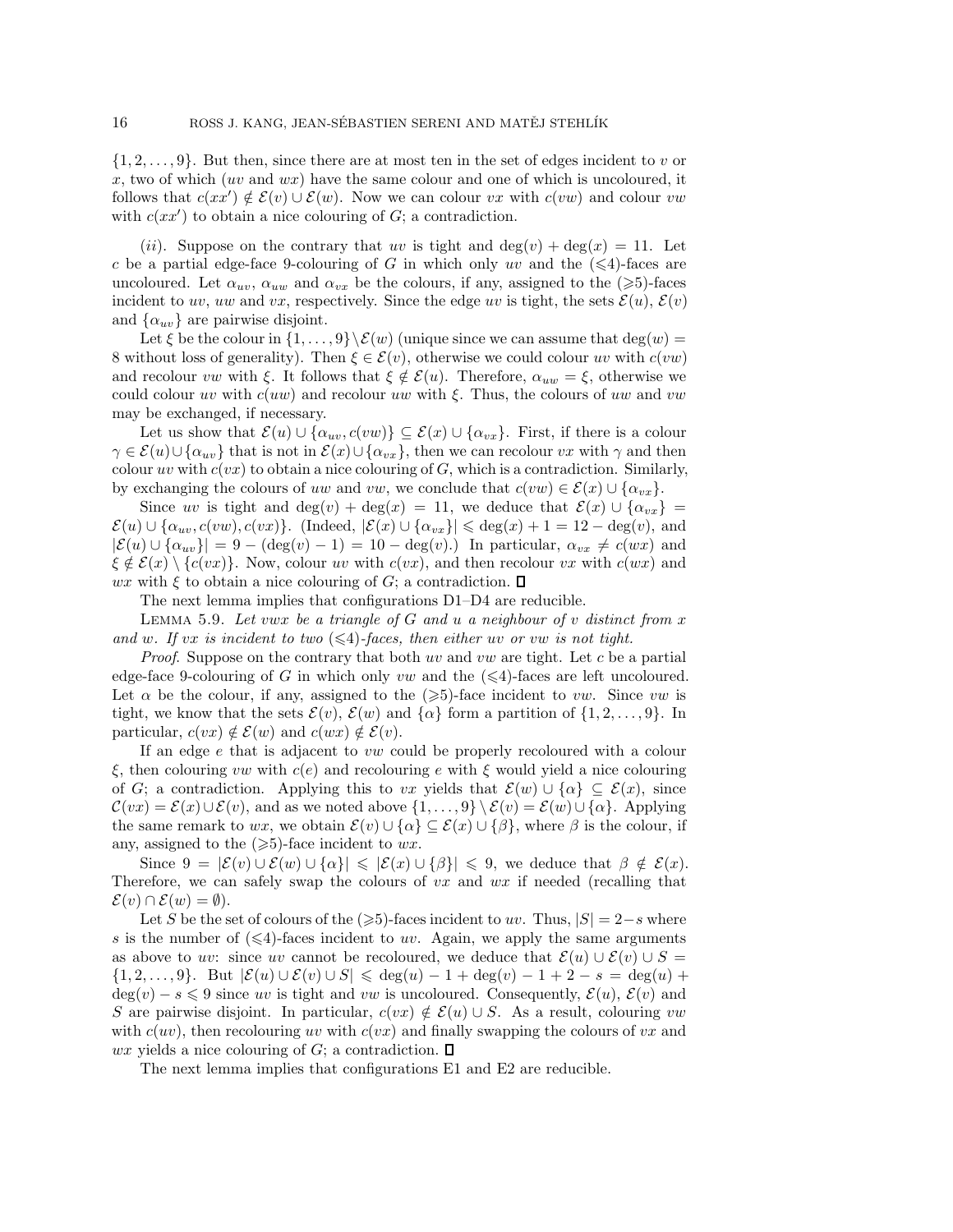LEMMA 5.10. Let v be an 8-vertex of G with neighbours  $v_0, v_1, \ldots, v_7$  in anti*clockwise order.* Assume that  $v_i v_{i+1}$  *is an edge for*  $i \in \{0, 1, 2, 3\}$ , and that  $v_1$  an  $(\leq 4)$ -vertex. If  $v_0$  is an  $(\leq 6)$ -vertex or vv<sub>0</sub> is adjacent to two  $(\leq 4)$ -faces, then  $v_3$  is  $an$  ( $\geqslant$ 4)*-vertex.* 

*Proof.* Suppose on the contrary that  $v_3$  is a 3-vertex. By the minimality of  $G$ , the graph  $G - v v_3$  has a nice colouring and hence G has a partial edge-face 9-colouring c in which only  $vv_3$  and the  $(\leq 4)$ -faces are left uncoloured. Since  $vv_3$  is tight, we deduce that  $|\mathcal{E}(v) \cup \mathcal{E}(v_3)| = 9$  and  $\mathcal{E}(v) \cap \mathcal{E}(v_3) = \emptyset$ .

Let  $\alpha$  be the colour, if any, of the ( $\geqslant$ 5)-face incident with both  $v_2v_3$  and  $v_3v_4$ . If  $v_2v_3$  can be recoloured with a colour  $\xi$ , then colouring  $vv_3$  with  $c(v_2v_3)$  and then  $v_2v_3$ with  $\xi$  would yield a nice colouring of G; a contradiction. Thus,  $\mathcal{E}(v) \subseteq \mathcal{E}(v_2) \cup \{\alpha\}.$ 

Let  $j \in \{1,2\}$ . If there exists a colour  $\xi \in \mathcal{E}(v_3) \setminus \mathcal{E}(v_j)$ , then colouring vv<sub>3</sub> with  $c(vv_i)$  and then  $vv_j$  with  $\xi$  yields a nice colouring of G (recalling that  $\mathcal{E}(v_3)$  and  $\mathcal{E}(v)$ ) are disjoint). Therefore,  $\mathcal{E}(v_3) \subseteq \mathcal{E}(v_j)$  for  $j \in \{1,2\}$ . Letting  $\gamma$  be the colour, if any, of the ( $\geqslant$ 5)-face incident to vv<sub>0</sub> we similarly find that  $\mathcal{E}(v_3) \subseteq \mathcal{E}(v_0) \cup \{\gamma\}.$ 

Since  $\mathcal{E}(v_2) \cup \{\alpha\} \supseteq \mathcal{E}(v) \cup \mathcal{E}(v_3) = \{1, 2, ..., 9\}$  and  $|\mathcal{E}(v_2) \cup \{\alpha\}| \leq 9$ , it follows that  $\alpha \neq c(vv_2)$ . As  $\mathcal{E}(v) \cap \mathcal{E}(v_3) = \emptyset$ , this implies that the colours of  $vv_2$  and  $v_2v_3$ can be freely swapped. By doing so, we can conclude that  $\mathcal{E}(v_3) \cup \{c(v_2)\} \subseteq \mathcal{E}(v_i)$ for  $j \in \{1,2\}$  and  $\mathcal{E}(v_3) \cup \{c(vv_2)\} \subseteq \mathcal{E}(v_0) \cup \{\gamma\}.$ 

Since deg(v<sub>1</sub>) = 4, we find that  $\mathcal{E}(v_1) = \{c(vv_1), c(vv_2)\} \cup \mathcal{E}(v_3)$ . Furthermore, by swapping the colours of  $vv_2$  and  $v_2v_3$  if necessary, we may assume that  $c(v_0v_1) \in$  $\mathcal{E}(v_3)$ . Now, if  $v_0v_1$  could be recoloured with a colour  $\xi$ , then colouring vv<sub>3</sub> with  $c(vv_1)$ , then  $vv_1$  with  $c(v_0v_1)$  and then  $v_0v_1$  with  $\xi$  would yield a nice colouring of G. Thus, letting  $\beta$  be the colour, if any, of the  $(\geqslant 5)$ -face incident to  $v_0v_1$  we obtain  $\mathcal{E}(v_0) \cup \mathcal{E}(v_1) \cup \{\beta\} = \{1, 2, ..., 9\}.$ 

Let us partition our analysis now based on if  $v_0$  is an  $(\leq 6)$ -vertex or if  $vv_0$  is adjacent to two  $(\leq 4)$ -faces.

Suppose we are in the former case. Since  $\mathcal{E}(v_3) \cup \{c(v_2)\} \subseteq (\mathcal{E}(v_0) \cup \{\gamma\}) \cap \mathcal{E}(v_1)$ , we deduce that  $|\mathcal{E}(v_0) \cup \mathcal{E}(v_1)| \leq \deg(v_0) + \deg(v_1) - 2 \leq 8$ . Consequently,  $\beta \neq c(vv_1)$ and  $c(vv_1) \notin \mathcal{E}(v_0)$ . In particular, the colours of  $vv_1$  and  $v_0v_1$  can safely be swapped if needed. As a result, colouring  $vv_3$  with  $c(v_1)$  and then swapping the colours of  $vv_1$ and  $v_0v_1$  yields a nice colouring of  $G$ ; a contradiction.

Now suppose we are in the latter case. Then there is no colour  $\gamma$ . For  $j \in \{0, 1\}$ , it cannot be that  $c(vv_i) \in \mathcal{E}(v_{1-i})$  (and hence  $c(vv_i) \in \mathcal{E}(v_0) \cap \mathcal{E}(v_1)$ ). Otherwise, we would have, using  $\mathcal{E}(v_3) \cup \{c(vv_2)\}\subseteq \mathcal{E}(v_0) \cap \mathcal{E}(v_1)$ , that  $|\mathcal{E}(v_0) \cup \mathcal{E}(v_1)| \leq \deg(v_0) +$  $deg(v_1) - 4 \leq 8$ , in which case, recolouring as we did in the last paragraph, we would reach a contradiction. However, for some  $j \in \{0, 1\}$ , we must have  $\beta \neq c(vv_i)$ , and so the colours of  $vv_j$  and  $v_0v_1$  can be swapped safely. Thus, colouring  $vv_3$  with  $c(vv_j)$  and then swapping the colours of  $vv_j$  and  $v_0v_1$  yields a nice colouring of G; a contradiction.  $\Box$ 

In the following lemma, we show that configuration E3 is reducible.

LEMMA 5.11. Let v be a triangulated 8-vertex of G with neighbours  $v_0, v_1, \ldots, v_7$ *in anti-clockwise order. If*  $v_0$  *is a* 3*-vertex, then every vertex*  $v_i$  *with*  $i \neq 0$  *has degree at least* 5*.*

*Proof.* Suppose on the contrary that  $v_j$  is an  $(\leq 4)$ -vertex with  $j \in \{1, ..., 7\}$ . First, note that  $j \notin \{1, 7\}$  by Lemma 5.3 (the reducibility of configuration B2, in particular). By the minimality of G, the graph  $G - v v_0$  has a nice colouring, and hence the graph G has a partial edge-face 9-colouring in which only  $vv_0$  and the  $(\leq 4)$ faces are left uncoloured. Since  $vv_0$  is tight and incident to two triangles, we infer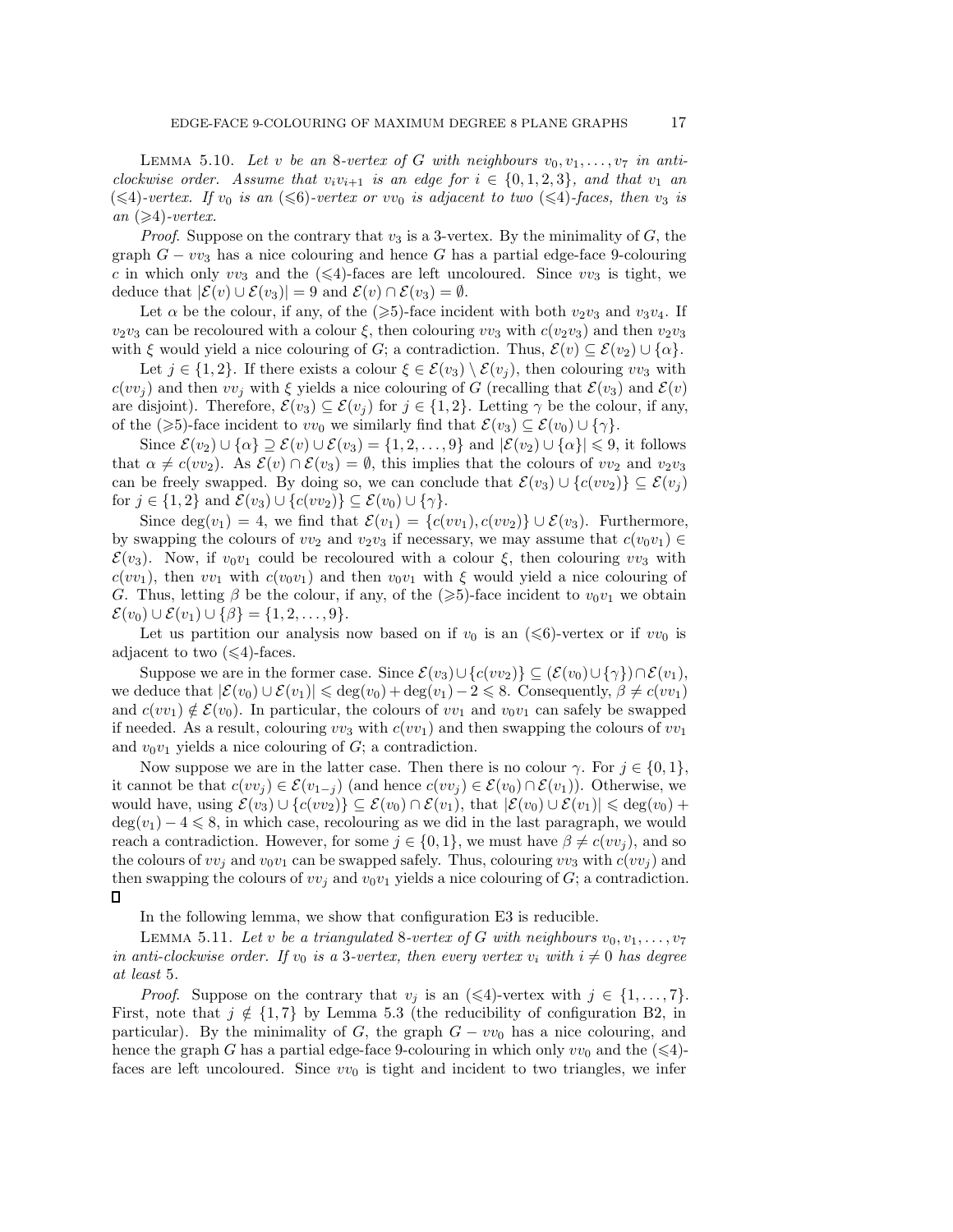that  $|\mathcal{E}(v) \cup \mathcal{E}(v_0)| = 9$  and  $\mathcal{E}(v) \cap \mathcal{E}(v_0) = \emptyset$ .

Note that  $\mathcal{E}(v_0) \subset \mathcal{E}(v_i)$  for  $i \neq 0$ , for otherwise we could colour  $vv_0$  with  $c(vv_i)$ and then recolour  $vv_i$  with a colour in  $\mathcal{E}(v_0) \setminus \mathcal{E}(v_i)$  to obtain a nice colouring of G (recalling that  $\mathcal{E}(v) \cap \mathcal{E}(v_0) = \emptyset$ ). Since  $\{c(v_i)\}\cup \mathcal{E}(v_0) \subseteq \mathcal{E}(v_j)$  and  $\deg(v_j) \leq 4$ , we deduce that one of  $c(vv_1)$  and  $c(vv_7)$  does not belong to  $\mathcal{E}(v_i)$ , say  $c(vv_7)$ .

Let  $\alpha$  be the colour of the face incident to both  $v_0v_1$  and  $v_0v_7$ . We prove that  $\alpha \neq c(vv_7)$ . Indeed, suppose on the contrary that  $\alpha = c(vv_7)$ . Then, there exists a colour  $\xi$  that does not belong to  $\mathcal{E}(v_7) \cup \{\alpha\} = \mathcal{E}(v_7)$ , since  $\deg(v_7) \leq 8$ . As  $\mathcal{E}(v_0) \subset \mathcal{E}(v_7)$ , we deduce that  $\xi \notin \mathcal{E}(v_0) \cup \mathcal{E}(v_7) \cup \{\alpha\}$ . Therefore, colouring  $vv_0$  with  $c(v_0v_7)$  and then  $v_0v_7$  with  $\xi$  yields a nice colouring of G; a contradiction. Hence,  $\alpha \neq c(vv_7)$ . Consequently, we can freely swap the colours of  $vv_7$  and  $v_0v_7$ . Now, colouring  $vv_0$  with  $c(vv_j)$ , then recolouring  $vv_j$  with  $c(vv_7)$  and last swapping the colours of  $vv_7$  and  $v_0v_7$  yields a nice colouring of G; a contradiction.  $\Box$ 

The next lemma implies that configuration E4 is reducible.

Lemma 5.12. *Let* v *be a* 6*-vertex of* G *with neighbours* u *and* w*, and suppose*  $x \neq v$  *is a neighbour of w. Suppose* w *is a 2-vertex and* x *is a 3-vertex. Assume that*  $uv$  *is adjacent to an*  $(\leqslant 4)$ -face. Then *u is an*  $(\geqslant 6)$ -vertex.

*Proof.* First of all note that, due to Lemma 5.5,  $v$  and  $x$  are adjacent in  $G$ . Suppose on the contrary that u is an  $(\leq 5)$ -vertex. By the minimality of G, the graph  $G - uv$  has a nice colouring and hence G has a partial edge-face 9-colouring in which only uv and the  $(\leq 4)$ -faces are left uncoloured. Let us further uncolour vw and vx. Now,  $|\mathcal{C}(uv)| \leq \deg(u) - 1 + \deg(v) - 1 - 2 + 1 \leq 8$ , so we may properly colour uv. It remains to colour vw and vx. Next, since vw was uncoloured, we see that  $|\mathcal{C}(vx)| \leq \deg(v) - 1 + \deg(x) - 1 - 1 + 2 = 8$ , so we may properly colour vx. Finally, we consider vw and notice that  $|\mathcal{C}(vw)| \leq \deg(v) - 1 + \deg(w) - 1 + 2 = 8$ , which does not prevent us from properly colouring vw. We have thereby obtained a nice colouring of G; a contradiction.  $\Box$ 

It remains to prove Lemmas 2.1 and 2.2.

*Proof of Lemma 2.1*. By the minimality of  $G$ , the (proper) subgraph  $G'$  formed from G by deleting all loose edges incident to f has a nice colouring. To extend this to a nice colouring of  $G$ , it would suffice to properly colour  $f$ , as every loose edge on f can then be greedily coloured. Indeed, a loose edge uv on f is incident to at most  $deg(u) - 1 + deg(v) - 1 \leq 6$  other edges. Consequently, since G cannot have a nice colouring, we conclude that  $f$  is incident or adjacent to elements of all nine colours. Now, f is adjacent to at most  $d - q$  other faces, and incident to  $d - x$  coloured edges. Therefore,  $d - q + d - x \geqslant 9$ , as asserted.

*Proof of Lemma 2.2.* That  $u' = v'$  follows directly from Lemma 5.5. Note that by Lemma 5.4,  $uvu'$  is not a face. By Jordan's curve theorem, the curve  $uvu'$  splits the plane into two parts,  $\mathscr I$  and  $\mathscr O$ . Then  $u'$  must have three neighbours in  $\mathscr I$  and three neighbours in  $\mathscr O$ , or else it would be a cut vertex of a type forbidden by Lemma 5.1. This implies that  $u'$  has degree 8.

**Acknowledgements.** We thank Artem Pyatkin for pointing out an error in a previous version of this work. We are grateful to the anonymous referees for their thorough reading and helpful suggestions.

This work was initiated during a visit by Ross Kang to Centre Emile Borel, Insti- ´ tut Henri Poincaré in Paris for the thematic term "Statistical physics, combinatorics and probability: from discrete to continuous models", supported by the *European Research Council* (ERC), grant ERC StG 208471 ExploreMaps.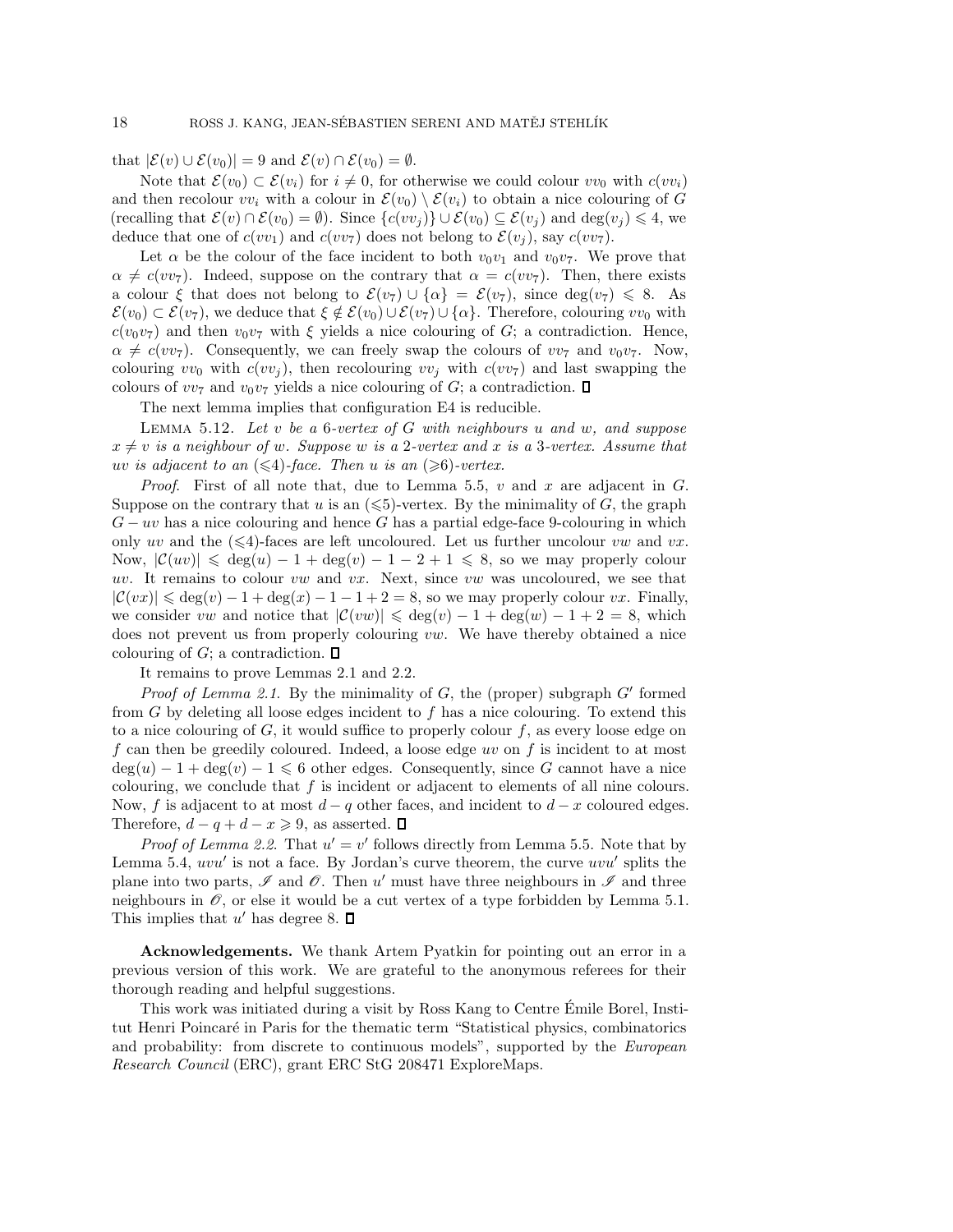### REFERENCES

- [1] O. V. Borodin. Coupled colorings of graphs on a plane (in Russian). *Metody Diskret. Anal.*, 45:21–27, 95, 1987.
- [2] O. V. Borodin. Simultaneous coloring of edges and faces of plane graphs. *Discrete Math.*, 128(1-3):21–33, 1994.
- [3] J. Fiamčík. Simultaneous colouring of 4-valent maps. Mat. Časopis Sloven. Akad. Vied, 21:9-13, 1971.
- [4] E. Jucovič. On a problem in map coloring. *Mat. Časopis Sloven. Akad. Vied*, 19:225-227, 1969. Errata ibid. 20:224, 1970.
- [5] L. S. Mel'nikov. Problem 9. In M. Fiedler, editor, *Recent Advances in Graph Theory, Proc. International Symposium, Prague, 1974*, page 543. Academia Praha, 1975.
- [6] D. P. Sanders and Y. Zhao. On simultaneous edge-face colorings of plane graphs. *Combinatorica*, 17(3):441–445, 1997.
- [7] D. P. Sanders and Y. Zhao. On improving the edge-face colorings theorem. *Graphs Combin.*, 17(2):329–341, 2001.
- [8] J.-S. Sereni and M. Stehl´ık. Edge-face colouring of plane graphs with maximum degree nine. *J. Graph Theory*, 66(4):332–346, 2011.
- [9] A. O. Waller. Simultaneously coloring the edges and faces of plane graphs. *J. Combin. Theory Ser. B*, 69(2):219–221, 1997.